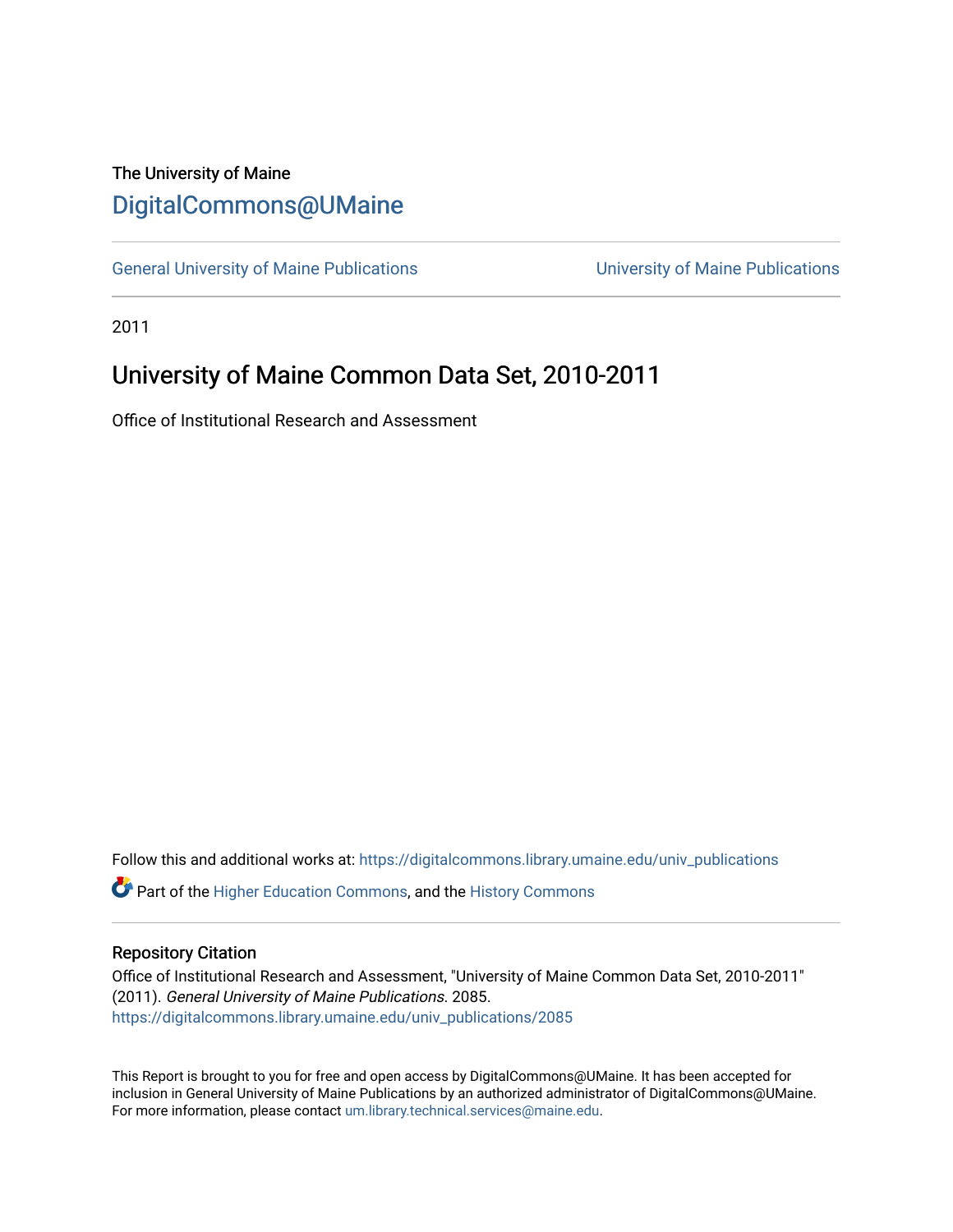# **A. General Information**

| A0             | Name:                                                                              |                           |     |    |
|----------------|------------------------------------------------------------------------------------|---------------------------|-----|----|
| A0             | Title:<br>Assoc. Director, Office of Institutional Studies                         |                           |     |    |
| A0             | Office:                                                                            | University of Maine       |     |    |
| A <sub>0</sub> | 127 Alumni Hall<br>Mailing Address:                                                |                           |     |    |
| A0             | City/State/Zip/Country:                                                            |                           |     |    |
| A0             | Phone:                                                                             | $(207)$ 581-1410          |     |    |
| A0             | Fax:                                                                               | $(207)$ 581-1576          |     |    |
| A <sub>0</sub> | E-mail Address:                                                                    | Phil.Pratt@umit.maine.edu |     |    |
| A <sub>0</sub> | Are your responses to the CDS posted for reference on your institution's Web site? |                           | Yes | No |
|                |                                                                                    |                           | Χ   |    |
| A <sub>0</sub> | If yes, please provide the URL of the corresponding Web page:                      |                           |     |    |

[www.umaine.edu.ois](http://www.umaine.edu.ois/)

**A0A** We invite you to indicate if there are items on the CDS for which you cannot use the requested analytic convention, cannot provide data for the cohort requested, whose methodology is unclear, or about which you have questions or comments in general. This information will not be published but will help the publishers further refine CDS items.

### **A1 Address Information**

| .              |                                           |                            |
|----------------|-------------------------------------------|----------------------------|
| A <sub>1</sub> | Name of College/University:               | <b>University of Maine</b> |
| A <sub>1</sub> | Mailing Address:                          | 168 College Ave            |
| A <sub>1</sub> | City/State/Zip/Country:                   | <b>Orono, ME 04469</b>     |
| A <sub>1</sub> | Street Address (if different):            |                            |
| A <sub>1</sub> | City/State/Zip/Country:                   |                            |
| A1             | Main Phone Number:                        | 207-581-1110               |
| A <sub>1</sub> | <b>WWW Home Page Address:</b>             | www.umaine.edu             |
| A <sub>1</sub> | <b>Admissions Phone Number:</b>           | 207-581-1561               |
| A <sub>1</sub> | Admissions Toll-Free Phone Number:        | 877-486-2364               |
| A <sub>1</sub> | <b>Admissions Office Mailing Address:</b> | 5713 Chadbourne Hall       |
| A <sub>1</sub> | City/State/Zip/Country:                   | Orono, ME 04469 USA        |
| A <sub>1</sub> | <b>Admissions Fax Number:</b>             | 207-581-1213               |
| A <sub>1</sub> | <b>Admissions E-mail Address:</b>         | um-admit@maine.edu         |
| A1             | If there is a separate URL for your       | apply.maine.edu            |
|                | school's online application, please       |                            |
|                | specify: $\_\_$                           |                            |

 $\overline{\phantom{0}}$ 

**A1**

If you have a mailing address other than the above to which applications should be sent, please provide:

| A2 Source of institutional control (Check only one): |
|------------------------------------------------------|
|------------------------------------------------------|

| A2 | <b>IPublic</b>         |  |  |  |
|----|------------------------|--|--|--|
|    | A2 Private (nonprofit) |  |  |  |
| A2 | Proprietary            |  |  |  |

| A3 Classify your undergraduate institution: |  |
|---------------------------------------------|--|

| A <sub>3</sub> | Coeducational college |  |
|----------------|-----------------------|--|
|                | A3 Men's college      |  |
| $\Lambda$ 2    | Waman's collage       |  |

| <b>AJ IVVULIBILS</b> CONCUP |  |  |  |  |  |  |  |  |
|-----------------------------|--|--|--|--|--|--|--|--|
|                             |  |  |  |  |  |  |  |  |
|                             |  |  |  |  |  |  |  |  |

## **A4 Academic year calendar:**

| A <sub>4</sub> | Semester                       | Χ |
|----------------|--------------------------------|---|
| A <sub>4</sub> | Quarter                        |   |
| A <sub>4</sub> | <b>Trimester</b>               |   |
| A <sub>4</sub> | $4 - 1 - 4$                    |   |
| A <sub>4</sub> | Continuous                     |   |
| A4             | Differs by program (describe): |   |
|                |                                |   |
| A4             | Other (describe):              |   |
|                |                                |   |
|                |                                |   |

## **A5 Degrees offered by your institution:**

**A5** Certificate **A5** Diploma

 $\mathbf{I}$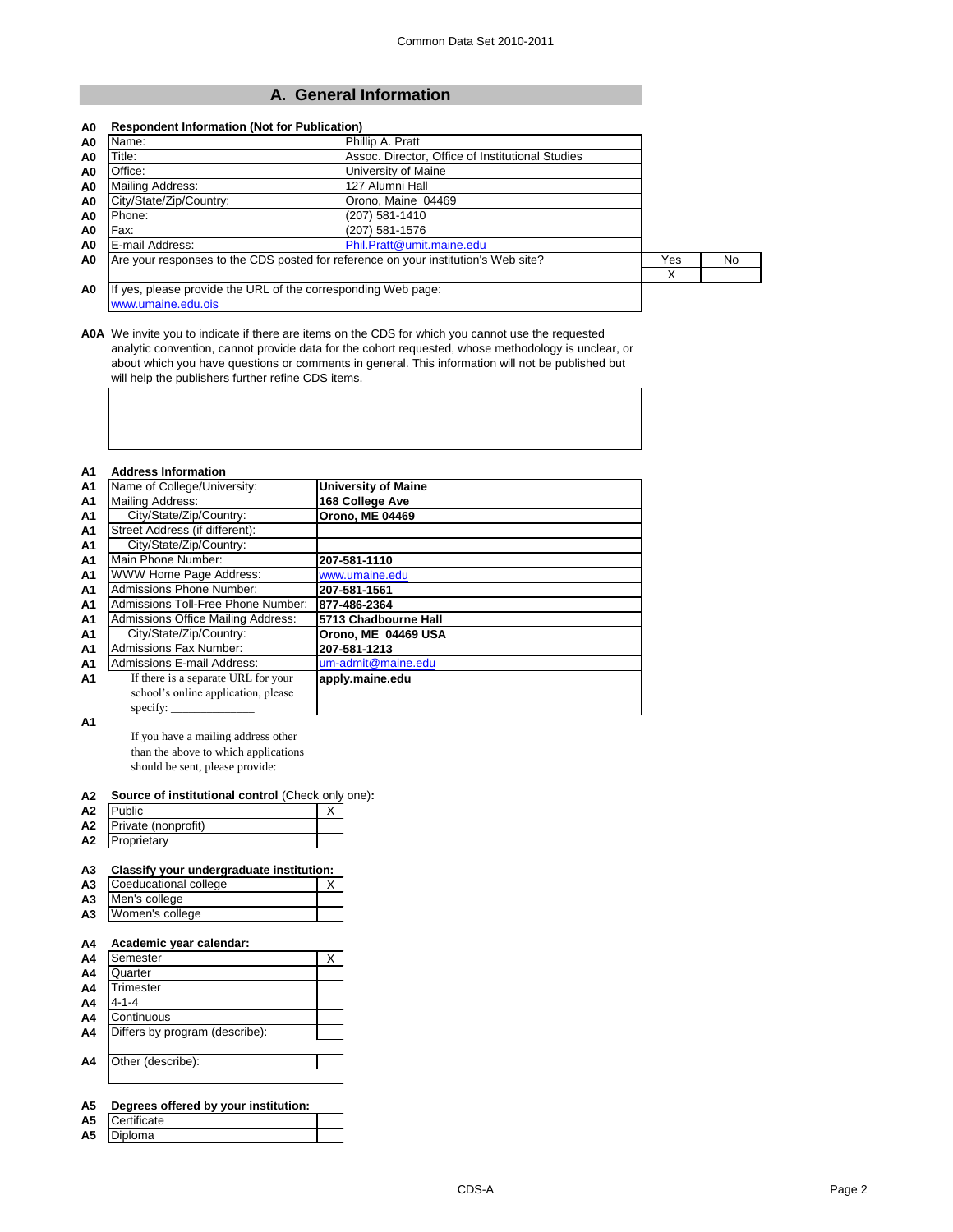| Associate                  |   |
|----------------------------|---|
| <b>Transfer Associate</b>  |   |
| <b>Terminal Associate</b>  |   |
| Bachelor's                 | X |
| Postbachelor's certificate |   |
| Master's                   | х |
| Post-master's certificate  | X |
| Doctoral degree            | x |
| research/scholarship       |   |
| Doctoral degree -          |   |
| professional practice      |   |
| Doctoral degree -- other   |   |
|                            |   |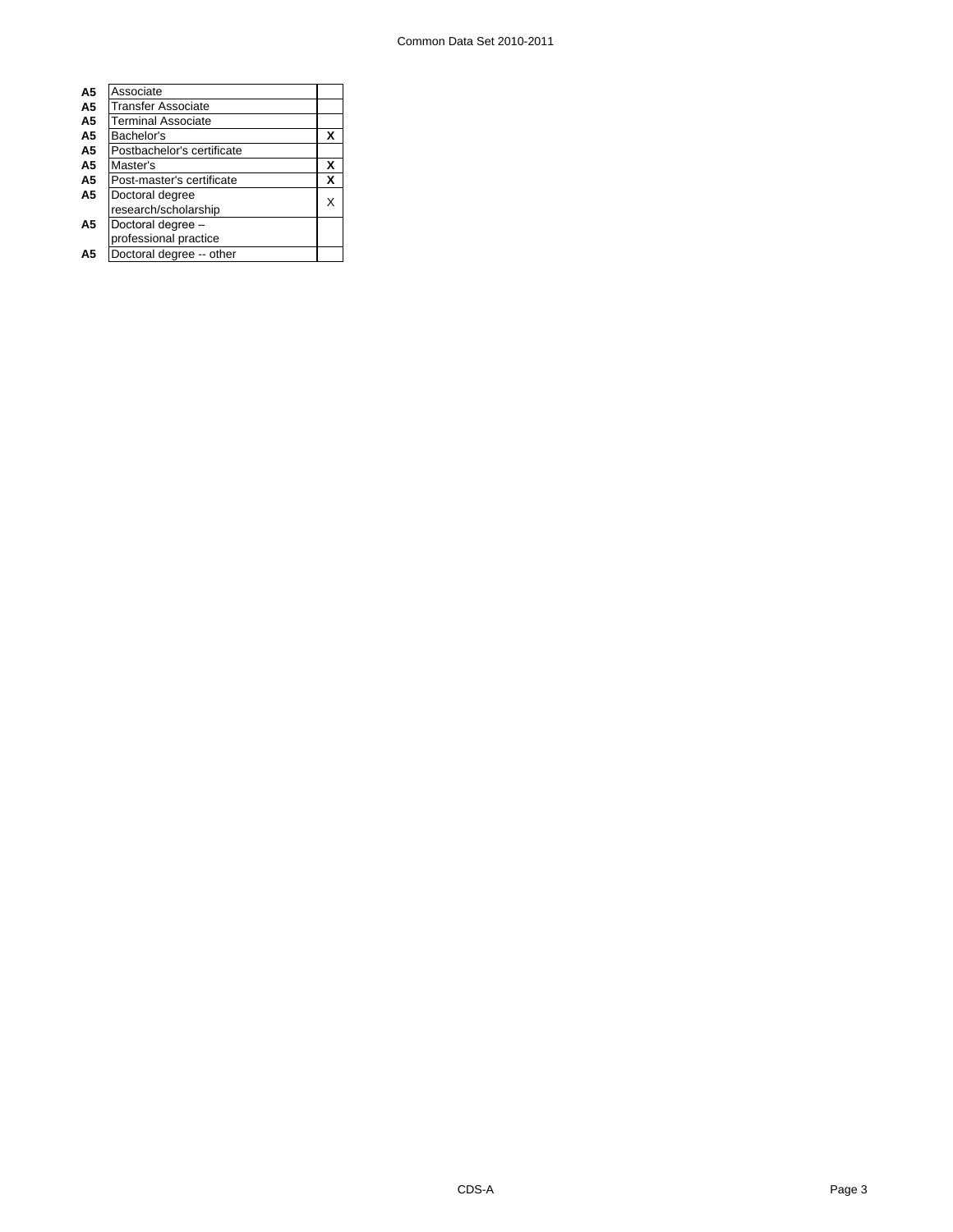# **B. ENROLLMENT AND PERSISTENCE**

**B1 Institutional Enrollment - Men and Women** Provide numbers of students for each of the following categories as of the institution's official fall reporting date or as of October 15, 2010. Note: Report students formerly designated as "first professional" in the graduate cells.

| <b>B1</b>      |                                   |       | <b>FULL-TIME</b> | <b>PART-TIME</b> |        |
|----------------|-----------------------------------|-------|------------------|------------------|--------|
| <b>B1</b>      |                                   | Men   | Women            | Men              | Women  |
| <b>B1</b>      | <b>Undergraduates</b>             |       |                  |                  |        |
| <b>B1</b>      | Degree-seeking, first-time        |       |                  |                  |        |
|                | freshmen                          | 901   | 846              | 13               | 16     |
| <b>B1</b>      | Other first-year, degree-seeking  | 177   | 103              | 16               | 23     |
| <b>B1</b>      | All other degree-seeking          | 2,969 | 2,711            | 353              | 355    |
| <b>B1</b>      | Total degree-seeking              | 4,047 | 3,660            | 382              | 394    |
| <b>B1</b>      | All other undergraduates enrolled |       |                  |                  |        |
|                | in credit courses                 | 26    | 15               | 258              | 401    |
| <b>B1</b>      | Total undergraduates              | 4,073 | 3,675            | 640              | 795    |
| <b>B1</b>      | Graduate                          |       |                  |                  |        |
| <b>B1</b>      | Degree-seeking, first-time        | 146   | 194              | 26               | 51     |
| <b>B1</b>      | All other degree-seeking          | 290   | 425              | 232              | 351    |
| <b>B1</b>      | All other graduates enrolled in   |       |                  |                  |        |
|                | credit courses                    | 18    | 126              | 85               | 374    |
| <b>B1</b>      | Total graduate                    | 454   | 745              | 343              | 776    |
| <b>B1</b>      | Total all undergraduates          |       |                  |                  | 9,183  |
| B <sub>1</sub> | Total all graduate                |       |                  |                  | 2,318  |
| <b>B1</b>      | <b>GRAND TOTAL ALL STUDENTS</b>   |       |                  |                  | 11,501 |

**B2 Enrollment by Racial/Ethnic Category.** Provide numbers of undergraduate students for each of the following categories as of the institution's official fall reporting date or as of October 15, 2010. Include international students only in the category "Nonresident aliens." Complete the "Total Undergraduates" column only if you cannot provide data for the first two columns. Report as your institution reports to IPEDS: persons who are Hispanic should be reported only on the Hispanic line, not under any race, and persons who are non-Hispanic multi-racial should be reported only under "Two or more races."

| <b>B2</b> |                                                             | Degree-Seeking<br>First-Time<br><b>First Year</b> | Degree-Seeking<br>Undergraduates<br>(include first-time<br>first-year) | Total<br>Undergraduates<br>(both degree- and<br>non-degree-seeking) |
|-----------|-------------------------------------------------------------|---------------------------------------------------|------------------------------------------------------------------------|---------------------------------------------------------------------|
| <b>B2</b> | Nonresident aliens                                          | 35                                                | 149                                                                    | 182                                                                 |
| <b>B2</b> | Hispanic                                                    | 31                                                | 117                                                                    | 124                                                                 |
| <b>B2</b> | Black or African American, non-Hispanic                     | 29                                                | 118                                                                    | 127                                                                 |
| <b>B2</b> | White, non-Hispanic                                         | 1,504                                             | 7,085                                                                  | 7,489                                                               |
| <b>B2</b> | American Indian or Alaska Native, non-Hispanic              | 13                                                | 111                                                                    | 127                                                                 |
| <b>B2</b> | Asian, non-Hispanic                                         | 27                                                | 107                                                                    | 109                                                                 |
| <b>B2</b> | Native Hawaiian or other Pacific Islander, non-<br>Hispanic |                                                   |                                                                        |                                                                     |
| <b>B2</b> | Two or more races, non-Hispanic                             | 37                                                | 108                                                                    | 112                                                                 |
| <b>B2</b> | Race and/or ethnicity unknown                               | 100                                               | 688                                                                    | 913                                                                 |
| <b>B2</b> | <b>TOTAL</b>                                                | 1,776                                             | 8,483                                                                  | 9,183                                                               |

#### **Persistence**

|  | B3 Number of degrees awarded from July 1, 2009 to June 30, 2010 |  |
|--|-----------------------------------------------------------------|--|
|--|-----------------------------------------------------------------|--|

| <b>B3</b> | Certificate/diploma             |       |
|-----------|---------------------------------|-------|
| <b>B3</b> | Associate degrees               |       |
| <b>B3</b> | Bachelor's degrees              | 1,765 |
| <b>B3</b> | Postbachelor's certificates     |       |
| <b>B3</b> | Master's degrees                | 453   |
| <b>B3</b> | Post-Master's certificates      | 36    |
| <b>B3</b> | Doctoral degrees -              |       |
|           | research/scholarship            | 52    |
| <b>B3</b> | Doctoral degrees - professional |       |
|           | practice                        |       |
| <b>B3</b> | Doctoral degrees - other        |       |

## **Graduation Rates**

The items in this section correspond to data elements collected by the IPEDS Web-based Data Collection System's Graduation Rate Survey (GRS). For complete instructions and definitions of data elements, see the IPEDS GRS instructions and glossary on the 2010 Web-based survey.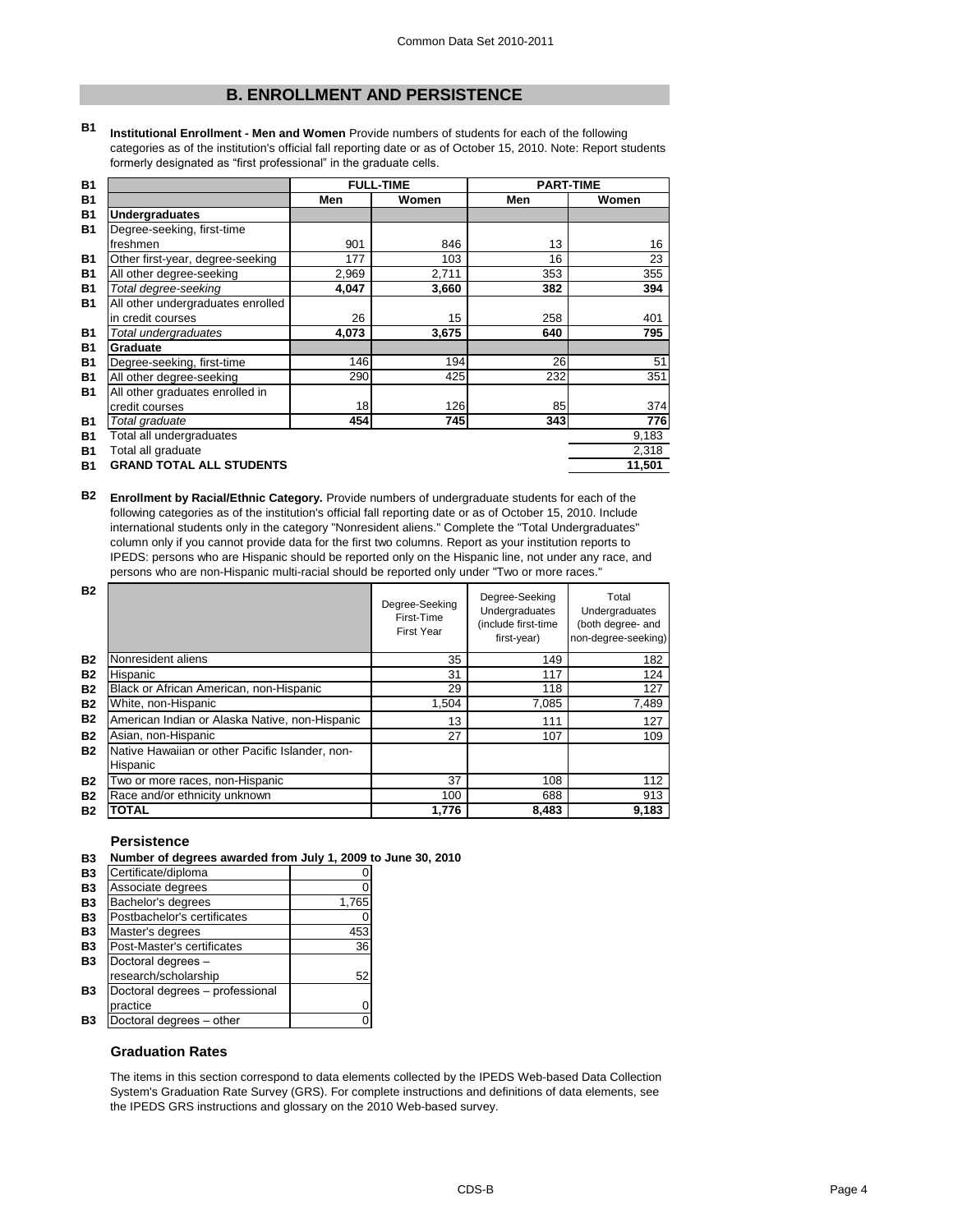## **For Bachelor's or Equivalent Programs**

Please provide data for the Fall 2004 cohort if available. If Fall 2004 cohort data are not available, provide data for the Fall 2003 cohort.

### *Fall 2004 Cohort*

Report for the cohort of full-time first-time bachelor's (or equivalent) degree-seeking undergraduate students who entered in Fall 2004. Include in the cohort those who entered your institution during the summer term preceding Fall 2004.

| <b>B4</b>  | Initial 2004 cohort of first-time, full-time bachelor's (or equivalent) degree-seeking<br>undergraduate students; total all students:                                                                                                                                           | 1,607 |
|------------|---------------------------------------------------------------------------------------------------------------------------------------------------------------------------------------------------------------------------------------------------------------------------------|-------|
| <b>B5</b>  | Of the initial 2004 cohort, how many did not persist and did not graduate for the<br>following reasons: death, permanent disability, service in the armed forces, foreign aid<br>service of the federal government, or official church missions; total allowable<br>exclusions: | 0     |
| <b>B6</b>  | Final 2004 cohort, after adjusting for allowable exclusions: (subtract question B5 from<br>question B4)                                                                                                                                                                         | 1,607 |
| <b>B7</b>  | Of the initial 2004 cohort, how many completed the program in four years or less (by<br>August 31, 2008):                                                                                                                                                                       | 550   |
| <b>B8</b>  | Of the initial 2004 cohort, how many completed the program in more than four years<br>but in five years or less (after August 31, 2008 and by August 31, 2009):                                                                                                                 | 291   |
| <b>B9</b>  | Of the initial 2004 cohort, how many completed the program in more than five years<br>but in six years or less (after August 31, 2009 and by August 31, 2010):                                                                                                                  | 78    |
| <b>B10</b> | Total graduating within six years (sum of questions B7, B8, and B9):                                                                                                                                                                                                            | 919   |
| <b>B11</b> | Six-year graduation rate for 2004 cohort (question B10 divided by question B6):                                                                                                                                                                                                 | 57%   |

#### *Fall 2003 Cohort*

Report for the cohort of full-time first-time bachelor's (or equivalent) degree-seeking undergraduate students who entered in Fall 2003. Include in the cohort those who entered your institution during the summer term preceding Fall 2003.

| <b>B4</b>  | Initial 2003 cohort of first-time, full-time bachelor's (or equivalent) degree-seeking<br>undergraduate students; total all students:                                                                                                                                           | 1,599 |
|------------|---------------------------------------------------------------------------------------------------------------------------------------------------------------------------------------------------------------------------------------------------------------------------------|-------|
| <b>B5</b>  | Of the initial 2003 cohort, how many did not persist and did not graduate for the<br>following reasons: death, permanent disability, service in the armed forces, foreign aid<br>service of the federal government, or official church missions; total allowable<br>exclusions: | 0     |
| B6.        | Final 2003 cohort, after adjusting for allowable exclusions: (subtract question B5 from<br>question B4)                                                                                                                                                                         | 1,599 |
| <b>B7</b>  | Of the initial 2003 cohort, how many completed the program in four years or less (by<br>August 31, 2007):                                                                                                                                                                       | 544   |
| <b>B8</b>  | Of the initial 2003 cohort, how many completed the program in more than four years<br>but in five years or less (after August 31, 2007 and by August 31, 2008):                                                                                                                 | 320   |
| <b>B9</b>  | Of the initial 2003 cohort, how many completed the program in more than five years<br>but in six years or less (after August 31, 2008 and by August 31, 2009):                                                                                                                  | 80    |
| <b>B10</b> | Total graduating within six years (sum of questions B7, B8, and B9):                                                                                                                                                                                                            | 944   |
| <b>B11</b> | Six-year graduation rate for 2003 cohort (question B10 divided by question B6):                                                                                                                                                                                                 | 59%   |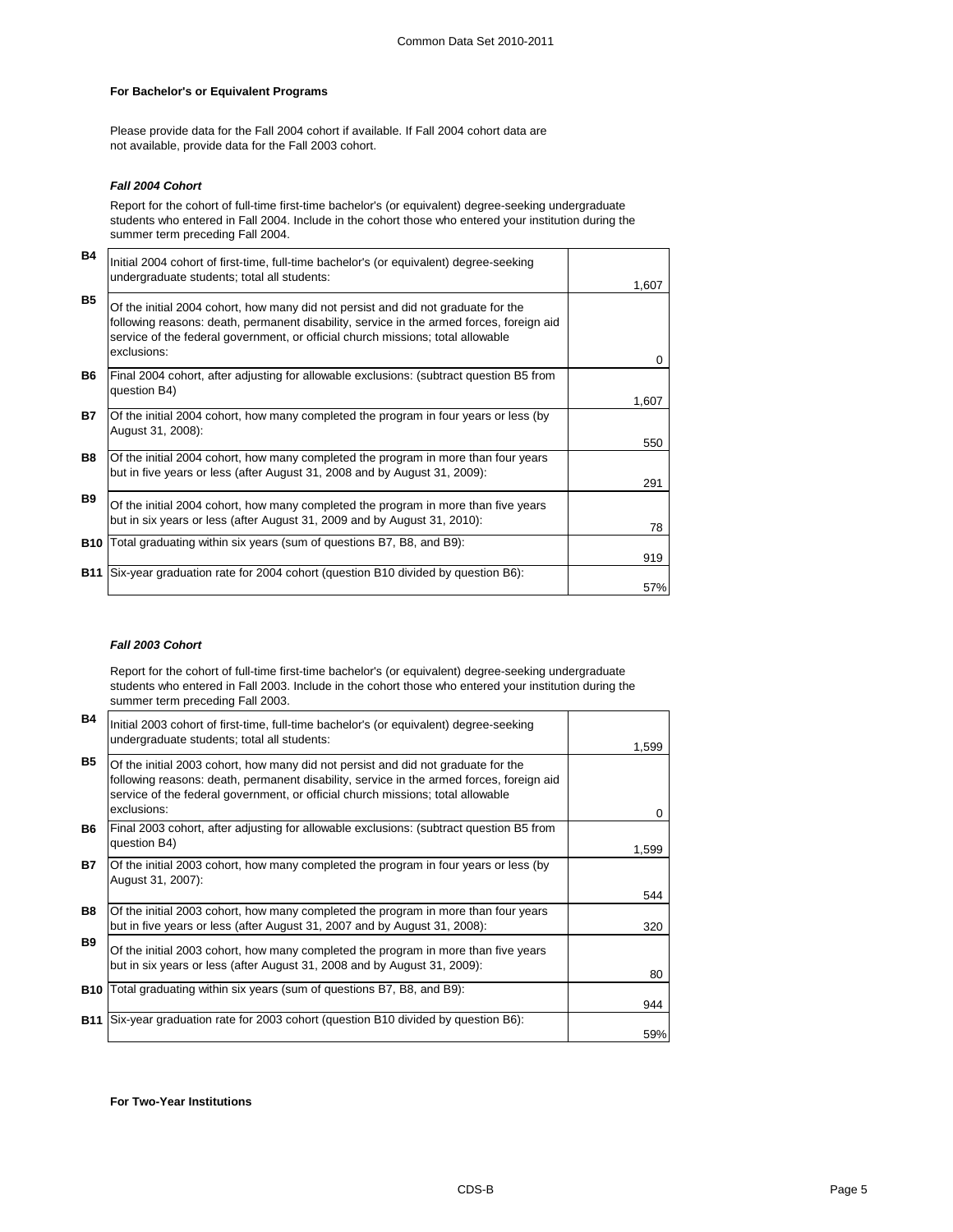Please provide data for the 2007 cohort if available. If 2007 cohort data are not available, provide data for the 2006 cohort.

## *2007 Cohort*

|            | B12   Initial 2007 cohort, total of first-time, full-time degree/certificate-seeking students:                                                                                                                                                                                             |                |
|------------|--------------------------------------------------------------------------------------------------------------------------------------------------------------------------------------------------------------------------------------------------------------------------------------------|----------------|
|            | <b>B13</b> Of the initial 2007 cohort, how many did not persist and did not graduate for the<br>following reasons: death, permanent disability, service in the armed forces, foreign aid<br>service of the federal government, or official church missions; total allowable<br>exclusions: |                |
|            | <b>B14</b> Final 2007 cohort, after adjusting for allowable exclusions (Subtract question B13 from<br>question B12):                                                                                                                                                                       | $\overline{0}$ |
| <b>B15</b> | Completers of programs of less than two years duration (total):                                                                                                                                                                                                                            |                |
| B16        | Completers of programs of less than two years within 150 percent of normal time:                                                                                                                                                                                                           |                |
| <b>B17</b> | Completers of programs of at least two but less than four years (total):                                                                                                                                                                                                                   |                |
|            | <b>B18</b> Completers of programs of at least two but less than four-years within 150 percent of<br>normal time:                                                                                                                                                                           |                |
| <b>B19</b> | Total transfers-out (within three years) to other institutions:                                                                                                                                                                                                                            |                |
| <b>B20</b> | Total transfers to two-year institutions:                                                                                                                                                                                                                                                  |                |
| <b>B21</b> | Total transfers to four-year institutions:                                                                                                                                                                                                                                                 |                |

#### *2006 Cohort*

|            | <b>B12</b> Initial 2006 cohort, total of first-time, full-time degree/certificate-seeking students:                                                                                                                                                                                        |  |
|------------|--------------------------------------------------------------------------------------------------------------------------------------------------------------------------------------------------------------------------------------------------------------------------------------------|--|
|            | <b>B13</b> Of the initial 2006 cohort, how many did not persist and did not graduate for the<br>following reasons: death, permanent disability, service in the armed forces, foreign aid<br>service of the federal government, or official church missions; total allowable<br>exclusions: |  |
|            | <b>B14</b> Final 2006 cohort, after adjusting for allowable exclusions (Subtract question B13 from<br>question B12):                                                                                                                                                                       |  |
|            | <b>B15</b> Completers of programs of less than two years duration (total):                                                                                                                                                                                                                 |  |
|            | <b>B16</b> Completers of programs of less than two years within 150 percent of normal time:                                                                                                                                                                                                |  |
| <b>B17</b> | Completers of programs of at least two but less than four years (total):                                                                                                                                                                                                                   |  |
|            | <b>B18</b> Completers of programs of at least two but less than four-years within 150 percent of<br>normal time:                                                                                                                                                                           |  |
| <b>B19</b> | Total transfers-out (within three years) to other institutions:                                                                                                                                                                                                                            |  |
| <b>B20</b> | Total transfers to two-year institutions:                                                                                                                                                                                                                                                  |  |
|            | <b>B21</b> Total transfers to four-year institutions:                                                                                                                                                                                                                                      |  |

#### **Retention Rates**

Report for the cohort of all full-time, first-time bachelor's (or equivalent) degree-seeking undergraduate students who entered in Fall 2009 (or the preceding summer term). The initial cohort may be adjusted for students who departed for the following reasons: death, permanent disability, service in the armed forces, foreign aid service of the federal government or official church missions. No other adjustments to the initial cohort should be made.

| <b>B22</b> For the cohort of all full-time bachelor's (or equivalent) degree-seeking undergraduate |     |
|----------------------------------------------------------------------------------------------------|-----|
| students who entered your institution as freshmen in Fall 2009 (or the preceding                   |     |
| summer term), what percentage was enrolled at your institution as of the date your                 |     |
| linstitution calculates its official enrollment in Fall 2010?                                      |     |
|                                                                                                    | 79% |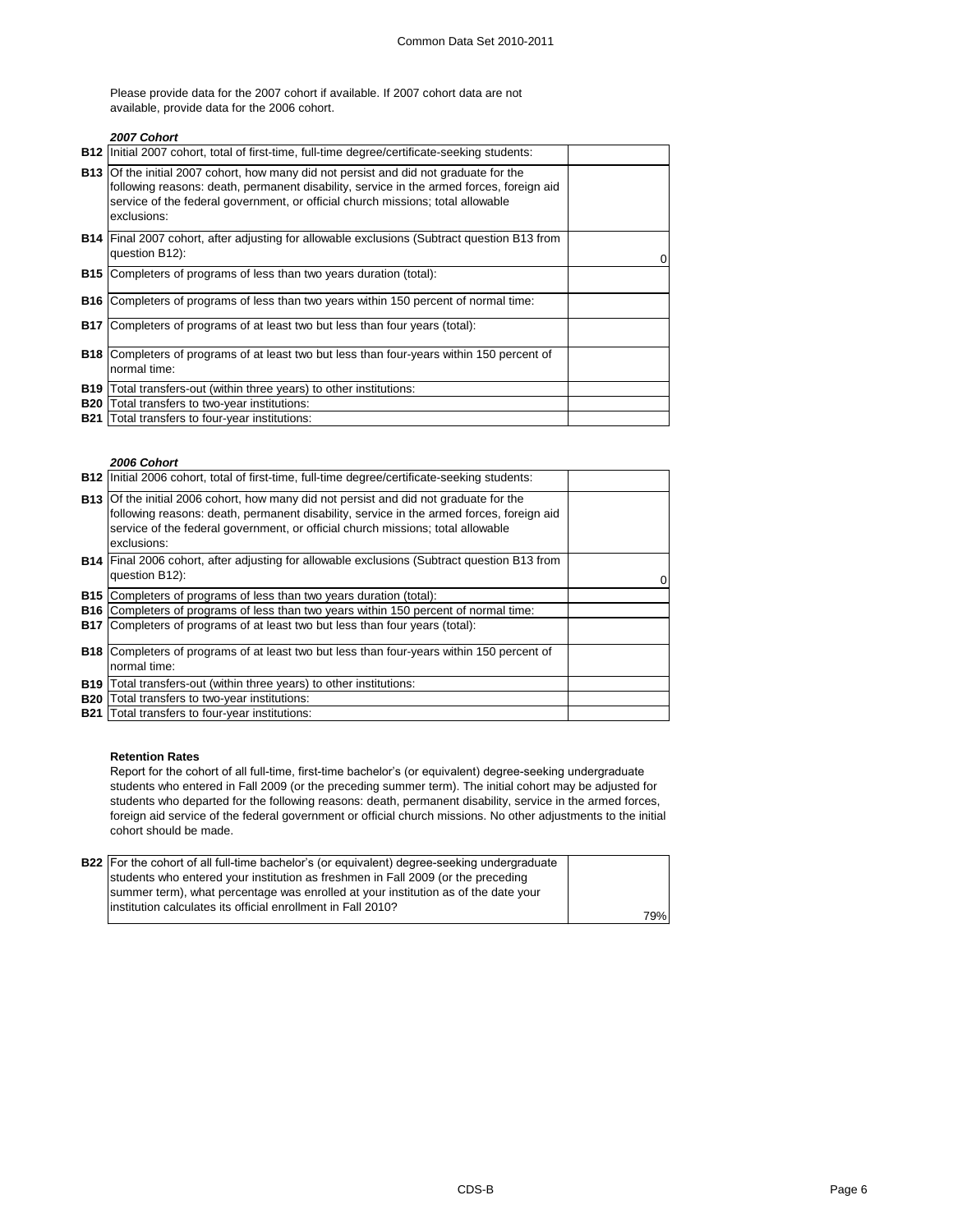# **C. FIRST-TIME, FIRST-YEAR (FRESHMAN) ADMISSION**

## **Applications**

**C1 First-time, first-year, (freshmen) students:** Provide the number of degree-seeking, first-time, first-year students who applied, were admitted, and enrolled (full- or part-time) in Fall 2010. Include early decision, early action, and students who began studies during summer in this cohort. Applicants should include only those students who fulfilled the requirements for consideration for admission (i.e., who completed actionable applications) and who have been notified of one of the following actions: admission, nonadmission, placement on waiting list, or application withdrawn (by applicant or institution). Admitted applicants should include wait-listed students who were subsequently offered admission.

| C <sub>1</sub> | Total first-time, first-year (freshman) men who applied               | 3,526 |
|----------------|-----------------------------------------------------------------------|-------|
| C <sub>1</sub> | Total first-time, first-year (freshman) women who applied             | 3,721 |
|                |                                                                       |       |
| C <sub>1</sub> | Total first-time, first-year (freshman) men who were admitted         | 2,701 |
| C <sub>1</sub> | Total first-time, first-year (freshman) women who were admitted       | 2,937 |
|                |                                                                       |       |
| C <sub>1</sub> | Total full-time, first-time, first-year (freshman) men who enrolled   | 901   |
| C <sub>1</sub> | Total part-time, first-time, first-year (freshman) men who enrolled   | 13    |
|                |                                                                       |       |
| C <sub>1</sub> | Total full-time, first-time, first-year (freshman) women who enrolled | 846   |
| C <sub>1</sub> | Total part-time, first-time, first-year (freshman) women who enrolled | 16    |

#### **C2 Freshman wait-listed students (students who met admission requirements but whose final admission was contingent on space availability)**

|                |                                                                     | Yes | No |
|----------------|---------------------------------------------------------------------|-----|----|
| C <sub>2</sub> | Do you have a policy of placing students on a waiting list?         |     |    |
| C <sub>2</sub> | If yes, please answer the questions below for Fall 2010 admissions: |     |    |
| C <sub>2</sub> | Number of qualified applicants offered a placed on waiting list     |     |    |
| C <sub>2</sub> | Number accepting a place on the waiting list                        |     |    |
| C2             | Number of wait-listed students admitted                             |     |    |
| C <sub>2</sub> | Is your waiting list ranked?                                        |     |    |
| C <sub>2</sub> | If yes, do you release that information to students?                |     |    |
| C2             | Do you release that information to school counselors?               |     |    |

## **Admission Requirements**

#### **C3 High school completion requirement**

| C <sub>3</sub> | High school diploma is required and GED is<br>accepted     |  |
|----------------|------------------------------------------------------------|--|
| C <sub>3</sub> | High school diploma is required and GED is not<br>accepted |  |
| C <sub>3</sub> | High school diploma or equivalent is not required          |  |

#### **C4 Does your institution require or recommend a general college-preparatory program for degreeseeking students?**

| C4 Require                              |  |
|-----------------------------------------|--|
| C4 Recommend                            |  |
| <b>C4</b> Neither require nor recommend |  |

**C5 Distribution of high school units required and/or recommended.** Specify the distribution of academic high school course units required and/or recommended of all or most degree-seeking students using Carnegie units (one unit equals one year of study or its equivalent). If you use a different system for calculating units, please convert.

| C <sub>5</sub> |                                     | <b>Units</b>    | <b>Units</b>       |
|----------------|-------------------------------------|-----------------|--------------------|
|                |                                     | <b>Required</b> | <b>Recommended</b> |
| C <sub>5</sub> | Total academic units                | 17              | 21                 |
| C <sub>5</sub> | English                             | 4               | 4                  |
| C <sub>5</sub> | <b>Mathematics</b>                  | 3               | 4                  |
| C <sub>5</sub> | Science                             | $\overline{2}$  | 4                  |
| C <sub>5</sub> | Of these, units that must be<br>lab | 2               | 3                  |
| C <sub>5</sub> | Foreign language                    | $\overline{2}$  | 2                  |
| C <sub>5</sub> | Social studies                      | $\overline{2}$  | 2                  |
| C <sub>5</sub> | History                             |                 |                    |
| C <sub>5</sub> | Academic electives                  | 4               | 4                  |
| C <sub>5</sub> | Computer Science                    |                 |                    |
| C <sub>5</sub> | <b>Visual/Performing Arts</b>       |                 |                    |
| C <sub>5</sub> | Other (specify)                     |                 | 4                  |

## **Basis for Selection**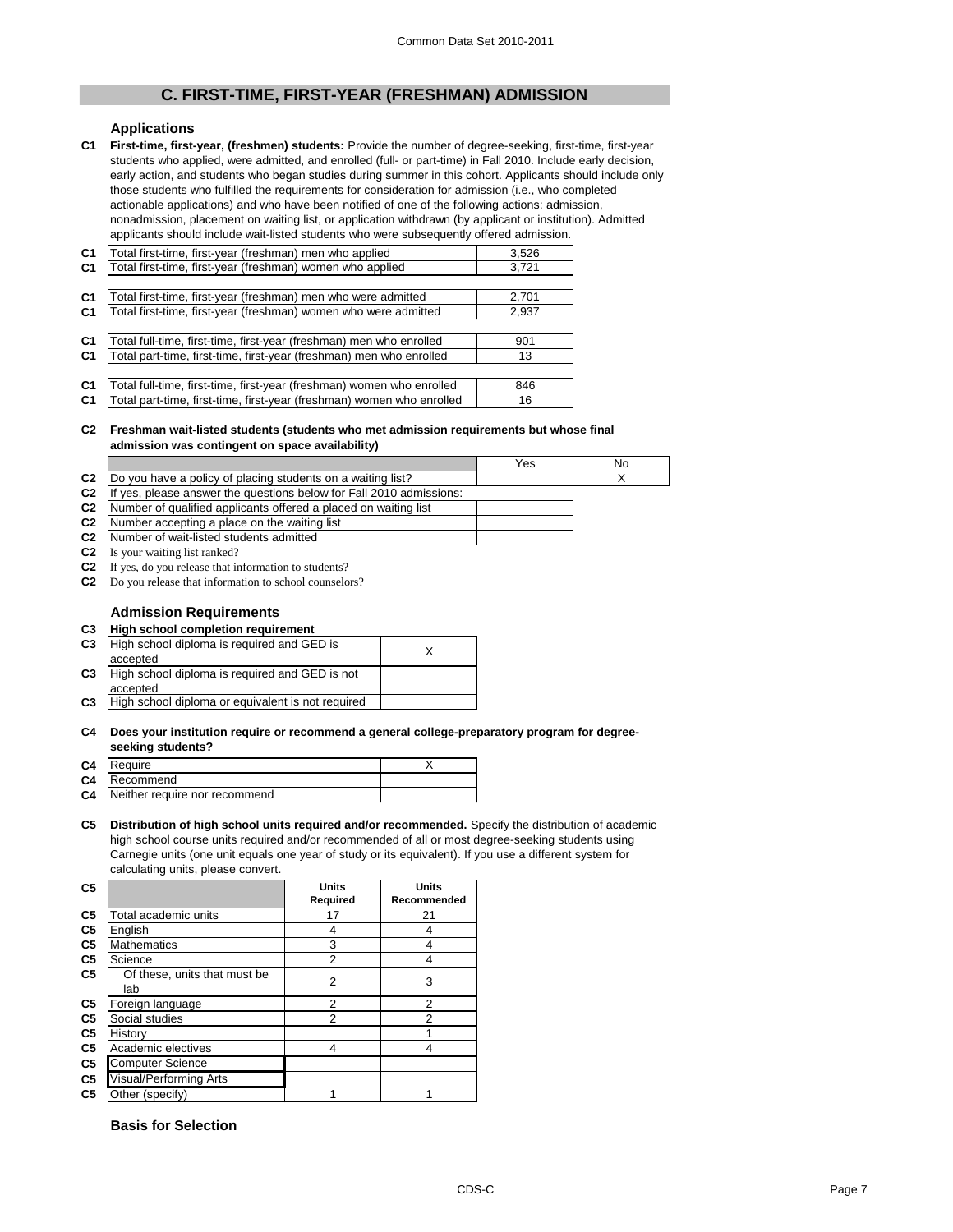#### Common Data Set 2010-2011

**C6** Do you have an open admission policy, under which virtually all secondary school graduates or students with GED equivalency diplomas are admitted without regard to academic record, test scores, or other qualifications? If so, check which applies: **No**

| C <sub>6</sub> | Open admission policy as described above for all students         |  |
|----------------|-------------------------------------------------------------------|--|
| C <sub>6</sub> | Open admission policy as described above for most students, but-- |  |
| C <sub>6</sub> | selective admission for out-of-state students                     |  |
| C <sub>6</sub> | selective admission to some programs                              |  |
| C <sub>6</sub> | other (explain)                                                   |  |
|                |                                                                   |  |

**C7 Relative importance of each of the following academic and nonacademic factors in first-time, firstyear, degree-seeking (freshman) admission decisions.**

| C7             |                                     | <b>Very Important</b> | Important | <b>Considered</b>         | <b>Not Considered</b>     |
|----------------|-------------------------------------|-----------------------|-----------|---------------------------|---------------------------|
| C <sub>7</sub> | <b>Academic</b>                     |                       |           |                           |                           |
| C <sub>7</sub> | Rigor of secondary school<br>record | X                     |           |                           |                           |
| C <sub>7</sub> | Class rank                          | χ                     |           |                           |                           |
| C7             | Academic GPA                        | X                     |           |                           |                           |
| C7             | Standardized test scores            | X                     |           |                           |                           |
| C7             | <b>Application Essay</b>            |                       | X         |                           |                           |
| C7             | Recommendation(s)                   |                       | χ         |                           |                           |
| C7             | Nonacademic                         |                       |           |                           |                           |
| C <sub>7</sub> | Interview                           |                       |           | $\boldsymbol{\mathsf{X}}$ |                           |
| C7             | <b>Extracurricular activities</b>   |                       |           | X                         |                           |
| C <sub>7</sub> | Talent/ability                      |                       |           | X                         |                           |
| C <sub>7</sub> | Character/personal qualities        |                       |           | X                         |                           |
| C <sub>7</sub> | First generation                    |                       |           |                           | X                         |
| C7             | Alumni/ae relation                  |                       |           |                           | X                         |
| C7             | Geographical residence              |                       |           | X                         |                           |
| C7             | State residency                     |                       |           | X                         |                           |
| C7             | Religious                           |                       |           |                           | $\boldsymbol{\mathsf{X}}$ |
|                | affiliation/commitment              |                       |           |                           |                           |
| C <sub>7</sub> | Racial/ethnic status                |                       |           |                           | X                         |
| C7             | Volunteer work                      |                       |           | X                         |                           |
| C <sub>7</sub> | Work experience                     |                       |           | X                         |                           |
| C7             | Level of applicant's interest       |                       |           |                           | X                         |

## **SAT and ACT Policies**

**C8 Entrance exams** 

|                                                                            | Yes | No |
|----------------------------------------------------------------------------|-----|----|
| <b>C8A Does your institution make use of SAT, ACT, or SAT Subject Test</b> |     |    |
| scores in admission decisions for first-time, first-year, degree-seeking   |     |    |
| applicants?                                                                |     |    |

**C8A** If yes, place check marks in the appropriate boxes below to reflect your institution's policies for use in admission for **Fall 2012**.

| C8A |                                         | <b>ADMISSION</b> |                  |                         |                    |                 |
|-----|-----------------------------------------|------------------|------------------|-------------------------|--------------------|-----------------|
| C8A |                                         | Require          | <b>Recommend</b> | <b>Require for Some</b> | <b>Consider if</b> | <b>Not Used</b> |
|     |                                         |                  |                  |                         | <b>Submitted</b>   |                 |
|     | C8A SAT or ACT                          |                  |                  |                         |                    |                 |
|     | <b>C8A ACT only</b>                     |                  |                  |                         |                    |                 |
|     | C8A SAT only                            |                  |                  |                         |                    |                 |
|     | <b>C8A SAT and SAT Subject Tests or</b> |                  |                  |                         |                    |                 |
|     | <b>ACT</b>                              |                  |                  |                         |                    |                 |
|     | <b>C8A SAT Subject Tests only</b>       |                  |                  |                         |                    |                 |

**C8B** If your institution will make use of the ACT in **admission** decisions for first-time, first-year, degree-seeking applicants for **Fall 2012**, please indicate which ONE of the following applies: (regardless of whether the writing score will be used in the admissions process):

**C8B** ACT with Writing Component required

**C8B** ACT with Writing component recommended **C8B** ACT with or without Writing component accepted



**C8C** Please indicate how your institution will use the SAT or ACT writing component; check all that apply:

**C8C** In place of an application essay

| <b>COC</b> FIGURE INDUCTION YOUR INSTITUTION WILL USE THE SATE OF ACT WITHING COMPONEIT, CHECK AIL THAT APPIV. |                  |                  |
|----------------------------------------------------------------------------------------------------------------|------------------|------------------|
| C8C                                                                                                            | <b>SAT</b> essay | <b>ACT</b> essay |
| C8C For admission                                                                                              |                  |                  |
| C8C For placement                                                                                              |                  |                  |
| <b>C8C</b> For advising                                                                                        |                  |                  |
| C8C. In place of an application essay                                                                          |                  |                  |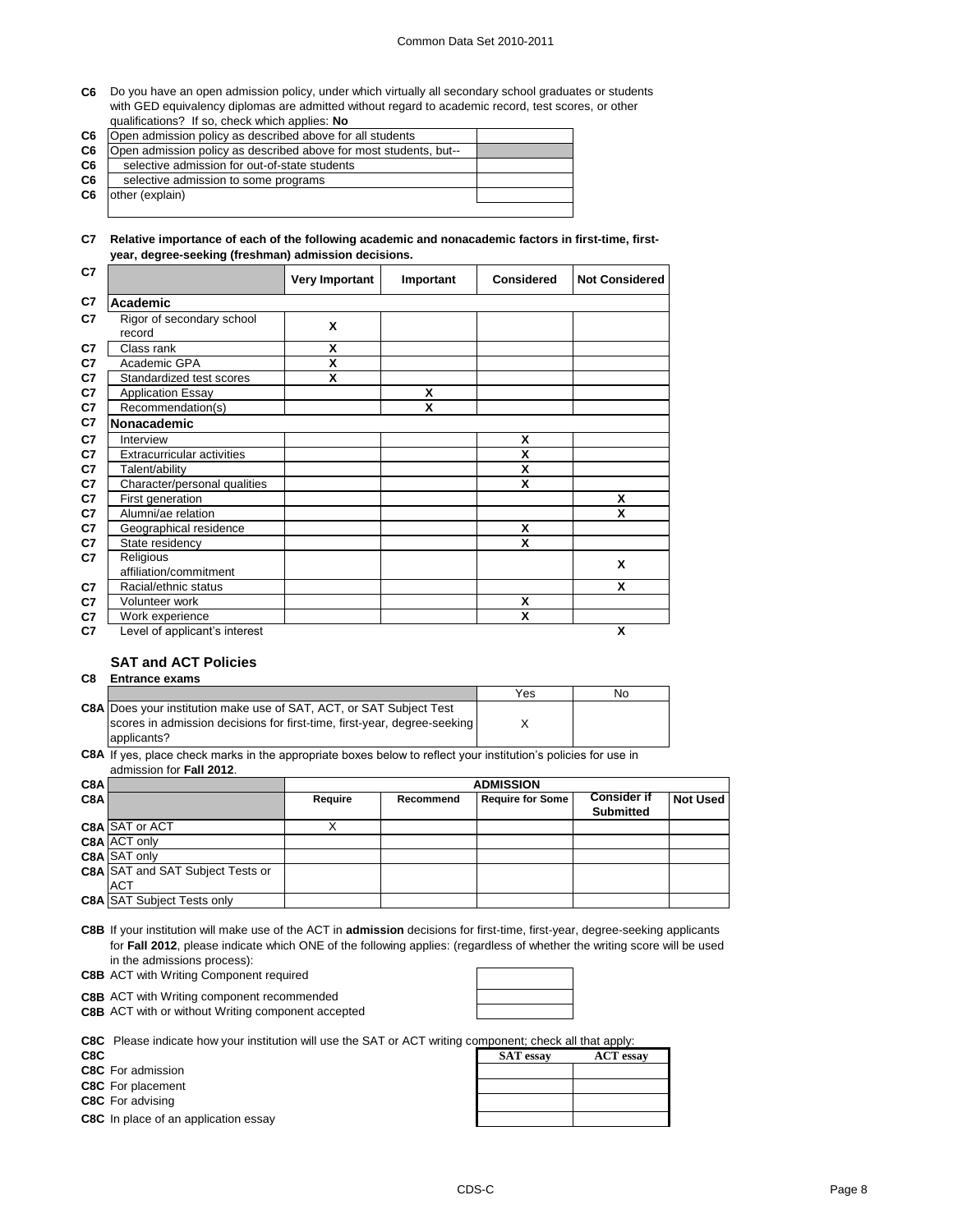| C8C As a validity check on the       |  |
|--------------------------------------|--|
| application essay                    |  |
| C8C No college policy as of now      |  |
| <b>C8C</b> Not using essay component |  |

**C8D In addition**, does your institution use applicants' test scores for academic advising?

| <b>C8E</b> Latest date by which SAT or ACT scores must be received for fall- |              |
|------------------------------------------------------------------------------|--------------|
| C8E Latest date by which SAT Subject Test scores must be received for        |              |
| fall-term admission                                                          | July 1, 2011 |

**C8F** If necessary, use this space to clarify your test policies (e.g., if tests are recommended for some students, **C8F**

**C8G** Please indicate which tests your institution uses for placement (e.g., state tests):

**C8D** No X

| C8G SAT |                                  |  |  |
|---------|----------------------------------|--|--|
| C8G ACT |                                  |  |  |
|         | <b>C8G</b> SAT Subject Tests     |  |  |
| C8G AP  |                                  |  |  |
|         | C8G CLEP                         |  |  |
|         | <b>C8G</b> Institutional Exam    |  |  |
|         | <b>C8G</b> State Exam (specify): |  |  |

#### **Freshman Profile**

Provide percentages for **ALL enrolled, degree-seeking, full-time and part-time, first-time, first-year (freshman) students** enrolled in Fall 2010, including students who began studies during summer, international students/nonresident aliens, and students admitted under special arrangements.

**C9 Percent and number of first-time, first-year (freshman) students enrolled in Fall 2010 who submitted national standardized (SAT/ACT) test scores.** Include information for **ALL enrolled, degreeseeking, first-time, first-year (freshman) students who submitted test scores**. Do not include partial test scores (e.g., mathematics scores but not critical reading for a category of students) or combine other standardized test results (such as TOEFL) in this item. Do not convert SAT scores to ACT scores and vice versa. The 25th percentile is the score that 25 percent scored at or below; the 75th percentile score is the one that 25 percent scored at or above.

| C9             | Percent submitting SAT scores        | 96% Number submitting SAT scores |  |
|----------------|--------------------------------------|----------------------------------|--|
| C <sub>9</sub> | <b>Percent submitting ACT scores</b> | 13% Number submitting ACT scores |  |

| C <sub>9</sub> |                             | 25th Percentile | 75th Percentile |
|----------------|-----------------------------|-----------------|-----------------|
| C9             | <b>SAT Critical Reading</b> | 480             | 590             |
| C9             | <b>SAT Math</b>             | 480             | 600             |
|                | <b>SAT Writing</b>          | 470             | 580             |
|                | <b>SAT Essay</b>            |                 |                 |
| C <sub>9</sub> | <b>ACT Composite</b>        | 21              | 27              |
| C9             | <b>ACT Math</b>             |                 |                 |
| C9             | <b>ACT English</b>          |                 |                 |
| C <sub>9</sub> | <b>ACT</b> Writing          |                 |                 |

**C9** Percent of first-time, first-year (freshman) students with scores in each range:

| C9             |                         | <b>SAT Critical</b>  |                    |                    |
|----------------|-------------------------|----------------------|--------------------|--------------------|
|                |                         | Reading              | <b>SAT Math</b>    | <b>SAT Writing</b> |
| C9             | 700-800                 | 3.11%                | 3.52%              | 2.22%              |
| C <sub>9</sub> | 600-699                 | 19.93%               | 22.55%             | 18.06%             |
| C9             | 500-599                 | 44.43%               | 42.30%             | 41.85%             |
| C9             | 400-499                 | 30.54%               | 29.23%             | 34.02%             |
| C9             | 300-399                 | 1.93%                | 2.40%              | 3.86%              |
| C9             | 200-299                 | 0.06%                | 0.00%              | 0.00%              |
|                | Totals should = $100\%$ | 100.00%              | 100.00%            | 100.00%            |
| C9             |                         | <b>ACT Composite</b> | <b>ACT English</b> | <b>ACT Math</b>    |
| C <sub>9</sub> | 30-36                   | 8.56%                |                    |                    |
| C <sub>9</sub> | 24-29                   | 41.89%               |                    |                    |
| C <sub>9</sub> | 18-23                   | 42.79%               |                    |                    |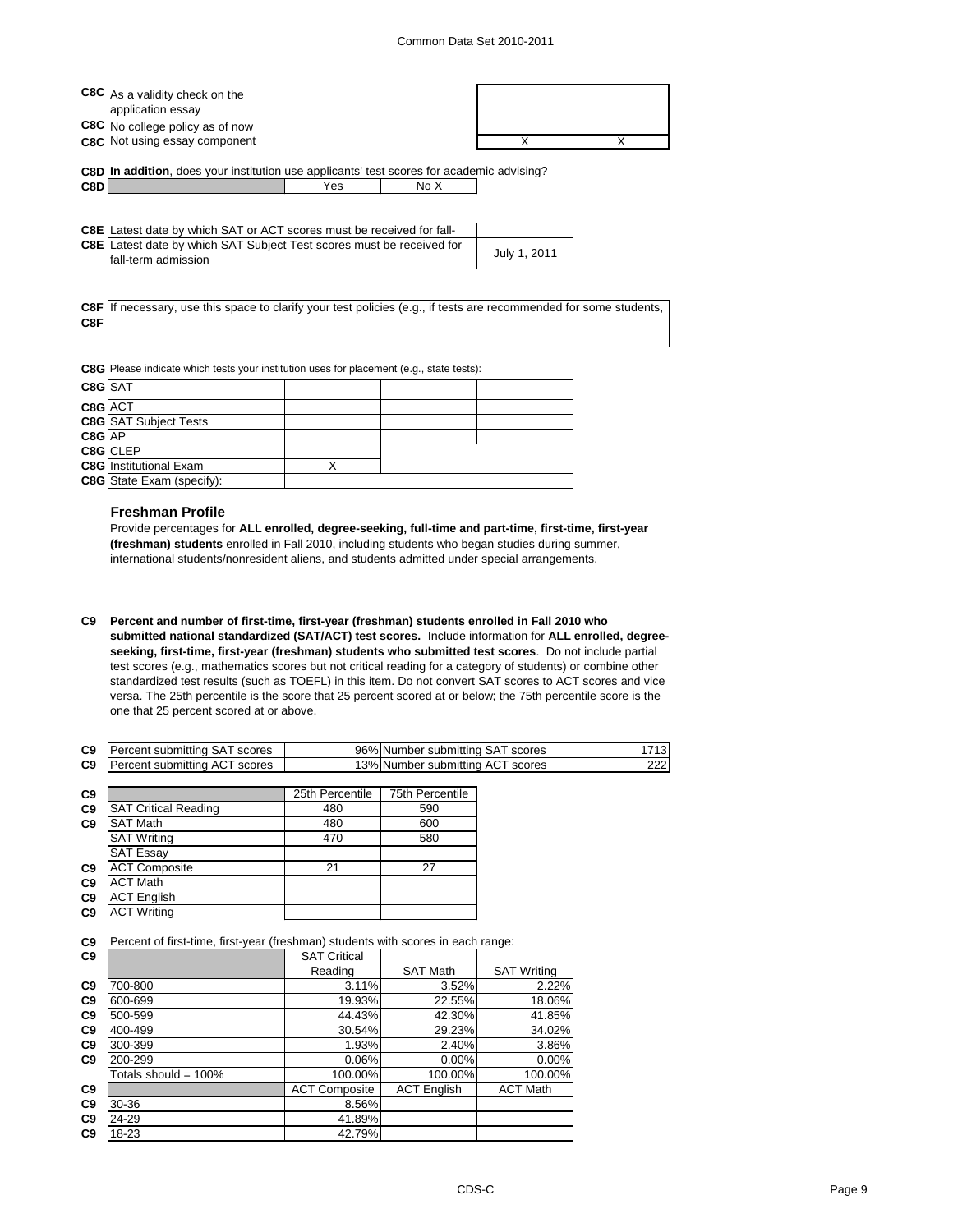3.25

96.40%

| C <sub>9</sub> | $12 - 17$            | 6.76%    |          |       |
|----------------|----------------------|----------|----------|-------|
| C <sub>9</sub> | $6 - 11$             | $0.00\%$ |          |       |
| C <sub>9</sub> | Below 6              | $0.00\%$ |          |       |
|                | Totals should = 100% | 100.00%  | $0.00\%$ | 0.00% |

**C10** Percent of all degree-seeking, first-time, first-year (freshman) students who had high school class rank within each of the following ranges (report information for those students from whom you collected high school rank information).

| C10 Percent in top tenth of high school graduating class                                  | 22% |                           |
|-------------------------------------------------------------------------------------------|-----|---------------------------|
| C10 Percent in top quarter of high school graduating class                                | 50% |                           |
| C10   Percent in top half of high school graduating class                                 |     | $87\%$ Top half +         |
| C10 Percent in bottom half of high school graduating class                                |     | 13% bottom half = $100\%$ |
| C10 Percent in bottom quarter of high school graduating class                             | 2%  |                           |
| C10 Percent of total first-time, first-year (freshmen) students who submitted high school |     |                           |
| class rank:                                                                               |     | 75%                       |

**C11** Percentage of all enrolled, degree-seeking, first-time, first-year (freshman) students who had high school grade-point averages within each of the following ranges (using 4.0 scale). Report information only for those students from whom you collected high school GPA.

| C11   Percent who had GPA of 3.75 and higher    | 25.89%   |
|-------------------------------------------------|----------|
| C11 Percent who had GPA between 3.50 and 3.74   | 7.23%    |
| C11   Percent who had GPA between 3.25 and 3.49 | 8.98%    |
| C11   Percent who had GPA between 3.00 and 3.24 | 39.13%   |
| C11   Percent who had GPA between 2.50 and 2.99 | 11.90%   |
| C11 Percent who had GPA between 2.0 and 2.49    | 6.76%    |
| C11 Percent who had GPA between 1.0 and 1.99    | 0.12%    |
| C11 Percent who had GPA below 1.0               | $0.00\%$ |
| Totals should = $100\%$                         | 100.00%  |
|                                                 |          |

- **C12** Average high school GPA of all degree-seeking, first-time, first-year (freshman) students who submitted GPA:
- **C12** Percent of total first-time, first-year (freshman) students who submitted high school GPA:

## **Admission Policies**

|                 | <b>C13 Application Fee</b>                                                             |      |    |
|-----------------|----------------------------------------------------------------------------------------|------|----|
| C <sub>13</sub> |                                                                                        | Yes  | No |
|                 | C13 Does your institution have an<br>application fee?                                  | X    |    |
|                 | C13 Amount of application fee:                                                         | \$40 |    |
| C <sub>13</sub> |                                                                                        | Yes  | No |
|                 | C13 Can it be waived for applicants<br>with financial need?                            | x    |    |
|                 | C13 If you have an application fee and an on-line application option,<br>C13 Same fee: |      |    |

|                 | C13 Free:                                                             |            |     |     |    |
|-----------------|-----------------------------------------------------------------------|------------|-----|-----|----|
|                 | C13 Reduced:                                                          |            |     |     |    |
|                 |                                                                       |            |     |     |    |
| C <sub>13</sub> |                                                                       | Yes        | No  |     |    |
|                 | C13 Can on-line application fee be                                    |            |     |     |    |
|                 | waived for applicants with                                            | X          |     |     |    |
|                 | financial need?                                                       |            |     |     |    |
|                 |                                                                       |            |     |     |    |
|                 | C14 Application closing date                                          |            |     |     |    |
| C14             |                                                                       | Yes        | No. |     |    |
| C14             | Does your institution have an                                         |            | X   |     |    |
|                 | application closing date?                                             |            |     |     |    |
|                 | <b>C14</b> Application closing date (fall):                           |            |     |     |    |
|                 | C14 Priority date:                                                    | early Feb. |     |     |    |
|                 |                                                                       |            |     |     |    |
| C <sub>15</sub> |                                                                       |            |     | Yes | No |
|                 | C15 Are first-time, first-year students accepted for terms other than |            |     | X   |    |

## **C16 Notification to applicants of admission decision sent** *(fill in one only)*

| C16 On a rolling basis beginning | Feb. |
|----------------------------------|------|
| $(data)$ :                       |      |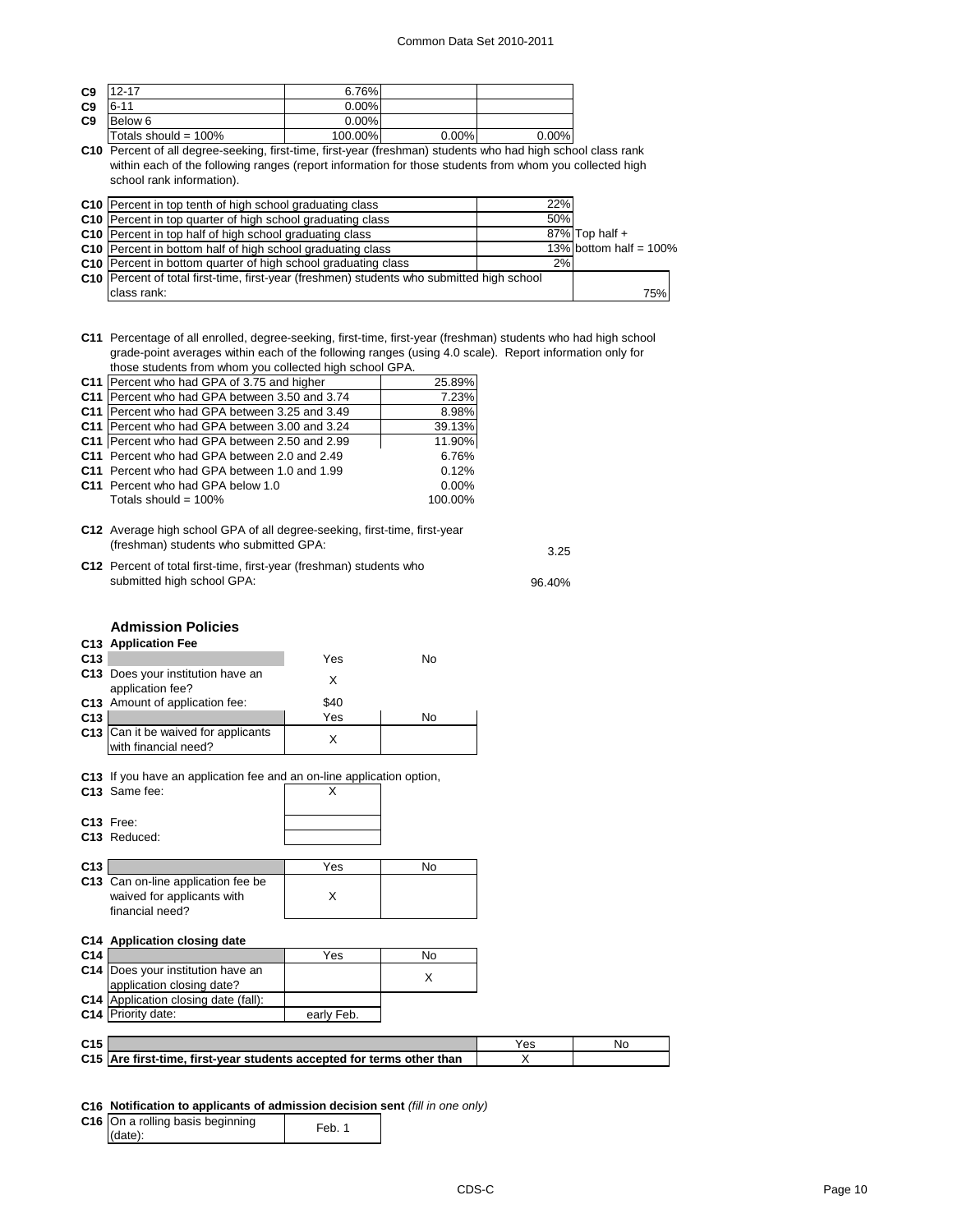|                 | $C16$ By (date):                                                               |                |             |           |
|-----------------|--------------------------------------------------------------------------------|----------------|-------------|-----------|
|                 | C <sub>16</sub>   Other:                                                       |                |             |           |
|                 |                                                                                |                |             |           |
|                 |                                                                                |                |             |           |
|                 | C17 Reply policy for admitted applicants (fill in one only)                    |                |             |           |
| C <sub>17</sub> | Must reply by (date):                                                          | May 1          |             |           |
|                 | C17 No set date:                                                               |                |             |           |
|                 | C17 Must reply by May 1 or within                                              |                |             |           |
|                 | weeks if notified                                                              | $\overline{2}$ |             |           |
|                 | thereafter                                                                     |                |             |           |
| C <sub>17</sub> | Other:                                                                         |                |             |           |
|                 |                                                                                |                |             |           |
|                 | C17   Deadline for housing deposit (MM/DD):                                    |                |             |           |
|                 | C17 Amount of housing deposit:                                                 |                |             |           |
| C <sub>17</sub> | Refundable if student does not enroll?                                         |                |             |           |
| C17             | Yes, in full                                                                   |                |             |           |
| C <sub>17</sub> | Yes, in part                                                                   |                |             |           |
| C <sub>17</sub> | <b>No</b>                                                                      |                |             |           |
|                 |                                                                                |                |             |           |
|                 | C18 Deferred admission                                                         |                |             |           |
| C18             |                                                                                |                | Yes         | No        |
|                 | C18 Does your institution allow students to postpone enrollment after          |                |             |           |
|                 | admission?                                                                     |                | X           |           |
|                 |                                                                                |                |             |           |
|                 | C18 If yes, maximum period of postponement:                                    |                | 2 semesters |           |
|                 |                                                                                |                |             |           |
|                 | C19 Early admission of high school students                                    |                |             |           |
| C <sub>19</sub> |                                                                                |                | Yes         | <b>No</b> |
|                 | C19   Does your institution allow high school students to enroll as full-time, |                |             |           |
|                 | first-time, first-year (freshman) students one year or more before high        |                | X           |           |
|                 | school graduation?                                                             |                |             |           |

Question removed from CDS.

**C20 Common Application** Question removed from CDS. (Initiated during 2006-2007 cycle)

 $\mathbf{I}$ 

## **Early Decision and Early Action Plans**

| <b>C21 Early Decision</b>                                                          |     |     |
|------------------------------------------------------------------------------------|-----|-----|
|                                                                                    | Yes | No. |
| Does your institution offer an early decision plan (an admission plan              |     |     |
| that permits students to apply and be notified of an admission                     |     |     |
| decision well in advance of the regular notification date and that asks            |     | X   |
| students to commit to attending if accepted) for first-time, first-year            |     |     |
| (freshman) applicants for fall enrollment?                                         |     |     |
| If "yes," please complete the following:                                           |     |     |
| First or only early decision plan closing date                                     |     |     |
| First or only early decision plan notification date                                |     |     |
| Other early decision plan closing date                                             |     |     |
| Other early decision plan notification date<br>C <sub>21</sub>                     |     |     |
| For the Fall 2010 entering class:                                                  |     |     |
| Number of early decision applications received by your institution                 |     |     |
| Number of applicants admitted under early decision plan                            |     |     |
| <b>C21</b> Please provide significant details about your early decision plan:      |     |     |
|                                                                                    |     |     |
|                                                                                    |     |     |
| C22 Early action                                                                   |     |     |
|                                                                                    | Yes | No  |
| Do you have a nonbinding early action plan whereby students are<br>C <sub>22</sub> |     |     |
| notified of an admission decision well in advance of the regular                   |     |     |
| notification date but do not have to commit to attending your college?             | X   |     |
|                                                                                    |     |     |

| C22 If "yes," please complete the following: |             |  |
|----------------------------------------------|-------------|--|
| <b>C22</b> Early action closing date         | December 15 |  |
| C22 Early action notification date           | January 31  |  |
|                                              |             |  |

**C22** Is your early action plan a "restrictive" plan under which you limit students from applying to other early plans?

| C22                     |  |  |
|-------------------------|--|--|
| C <sub>22</sub><br>,,,, |  |  |
|                         |  |  |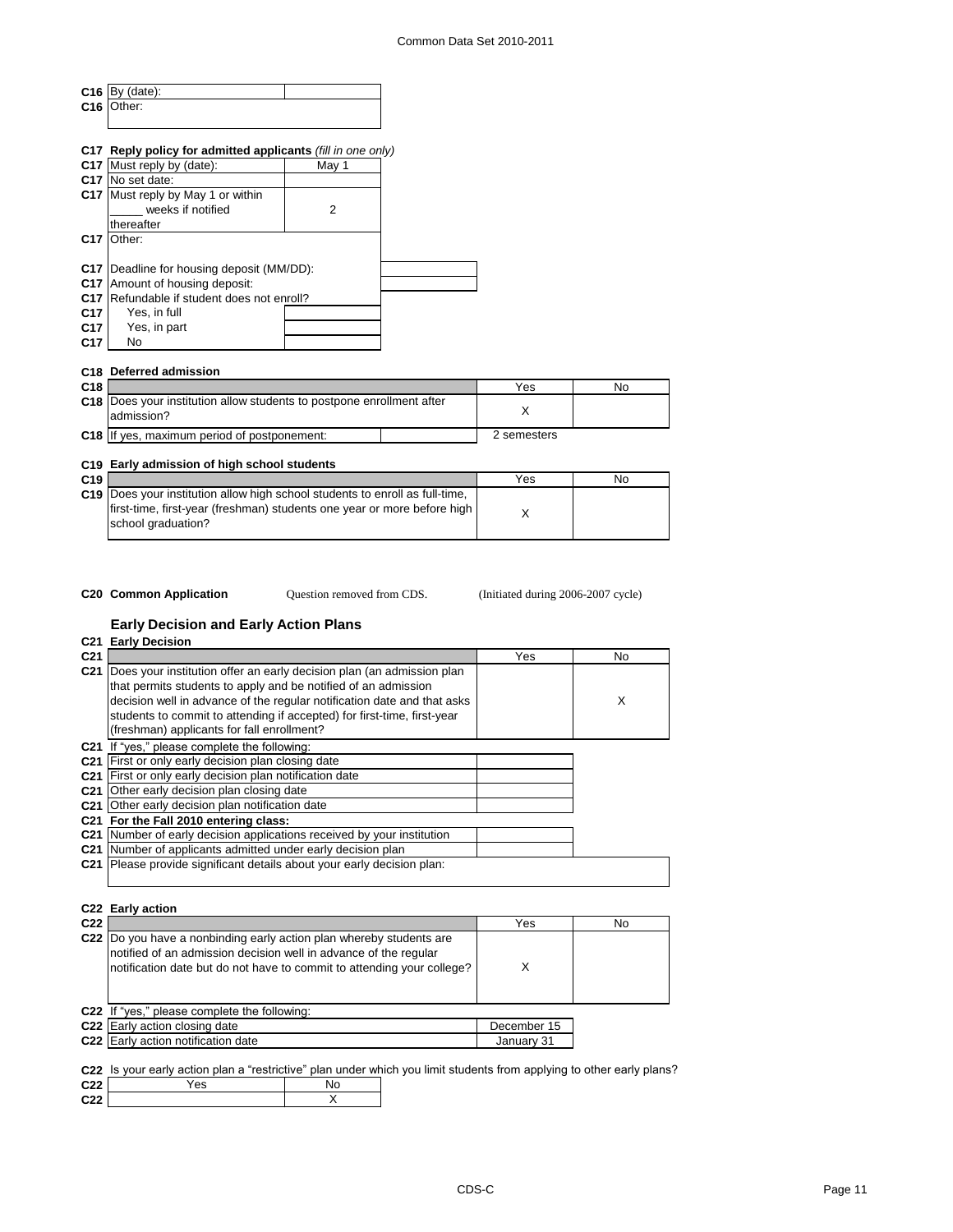# **D. TRANSFER ADMISSION**

# **Fall Applicants**

| D <sub>1</sub> |                                                                                                                                                             | Yes | No |
|----------------|-------------------------------------------------------------------------------------------------------------------------------------------------------------|-----|----|
| D1             | Does your institution enroll transfer students? (If no,<br>please skip to Section E)                                                                        |     |    |
| D1             | If yes, may transfer students earn advanced standing<br>credit by transferring credits earned from course work<br>completed at other colleges/universities? |     |    |

**D2** Provide the number of students who applied, were admitted, and enrolled as degree-seeking transfer students in Fall 2010.

| D <sub>2</sub> |       | Applicants | Admitted<br>Applicants | <b>Enrolled Applicants</b> |
|----------------|-------|------------|------------------------|----------------------------|
| D <sub>2</sub> | Men   | 478        | 322                    | 219                        |
| D <sub>2</sub> | Women | 509        | 357                    | 229                        |
| D <sub>2</sub> | Total | 987        | 679                    | 448                        |

## **Application for Admission**

| <b>D3</b> Indicate terms for which transfers may enroll: |  |
|----------------------------------------------------------|--|
|                                                          |  |

| D <sub>3</sub> | Fall   |  |
|----------------|--------|--|
| D <sub>3</sub> | Winter |  |
| D <sub>3</sub> | Spring |  |
| D <sub>3</sub> | Summer |  |

| D4 |                                                                                                                         | Yes                  | Nο |
|----|-------------------------------------------------------------------------------------------------------------------------|----------------------|----|
| D4 | Must a transfer applicant have a minimum number of<br>credits completed or else must apply as an entering<br>lfreshman? |                      |    |
| D4 | If yes, what is the minimum number of credits and the unit<br>of measure?                                               | 12 attempted credits |    |

#### **D5** Indicate all items required of transfer students to apply for admission:

| D <sub>5</sub> |                                                            | Required of All | Recommended<br>of All | Recommended<br>of Some | Required of Some | Not Required |
|----------------|------------------------------------------------------------|-----------------|-----------------------|------------------------|------------------|--------------|
| D <sub>5</sub> | High school transcript                                     |                 |                       |                        |                  |              |
| D <sub>5</sub> | College transcript(s)                                      |                 |                       |                        |                  |              |
| D <sub>5</sub> | Essay or personal<br>statement                             | Χ               |                       |                        |                  |              |
| D5             | Interview                                                  |                 |                       |                        |                  |              |
| D <sub>5</sub> | Standardized test scores                                   |                 |                       |                        |                  |              |
| D <sub>5</sub> | Statement of good<br>standing from prior<br>institution(s) |                 |                       |                        |                  | Χ            |

- **D6** If a minimum high school grade point average is required<br>
of transfer applicants, aposity (ap a 4.0 scale): of transfer applicants, specify (on a 4.0 scale):
- **D7** If a minimum college grade point average is required of 2.00 transfer applicants, specify (on a 4.0 scale):

**D8** List any other application requirements specific to transfer applicants:

**D9** List application priority, closing, notification, and candidate reply dates for transfer students. If applications are reviewed on a continuous or rolling basis, place a check mark in the "Rolling admission" column.

| D <sub>9</sub> |                                                                                       | <b>Priority Date</b> | <b>Closing Date</b> | <b>Notification Date</b> | <b>Reply Date</b> | <b>Rolling</b><br><b>Admission</b> |
|----------------|---------------------------------------------------------------------------------------|----------------------|---------------------|--------------------------|-------------------|------------------------------------|
| D <sub>9</sub> | Fall                                                                                  | April 1              |                     |                          |                   |                                    |
| D9             | Winter                                                                                |                      |                     |                          |                   |                                    |
| D <sub>9</sub> | Spring                                                                                | Nov 1                |                     |                          |                   | х                                  |
| D <sub>9</sub> | Summer                                                                                |                      |                     |                          |                   |                                    |
|                |                                                                                       |                      |                     |                          |                   |                                    |
| <b>D10</b>     |                                                                                       |                      |                     | Yes                      | No.               |                                    |
|                | <b>D10</b> Does an open admission policy, if reported, apply to<br>transfer students? |                      |                     |                          |                   |                                    |
|                |                                                                                       |                      |                     |                          |                   |                                    |
| <b>D11</b>     | Describe additional requirements for transfer admission, if applicable:               |                      |                     |                          |                   |                                    |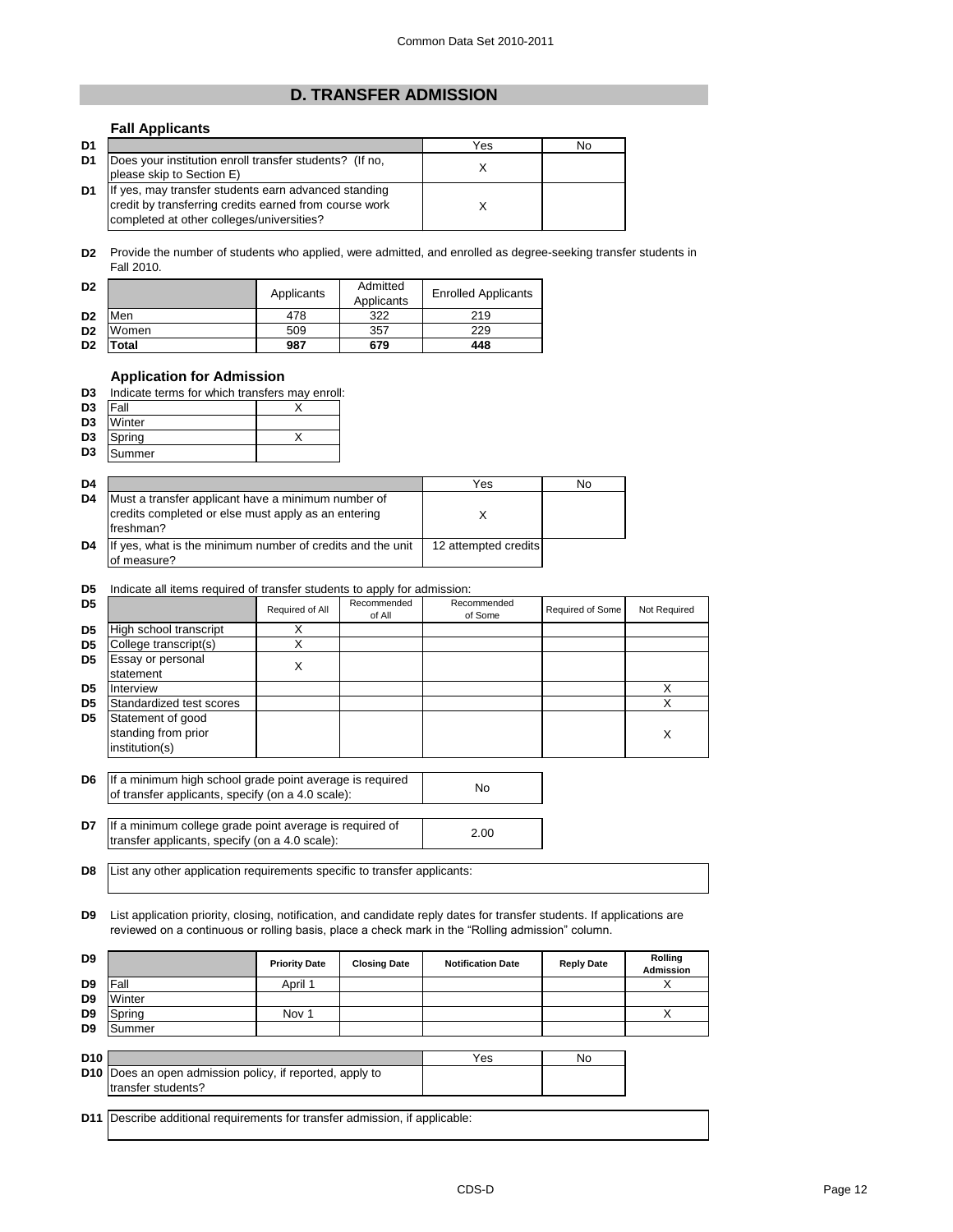## **Transfer Credit Policies**

|                        | D12 Report the lowest grade earned for any course that may be<br>transferred for credit:                       | С      |           |  |
|------------------------|----------------------------------------------------------------------------------------------------------------|--------|-----------|--|
| D <sub>13</sub>        | D13 Maximum number of credits or courses that may be<br>transferred from a two-year institution:               | Number | Unit Type |  |
| D <sub>14</sub><br>D14 | Maximum number of credits or courses that may be<br>transferred from a four-year institution:                  | Number | Unit Type |  |
|                        | D15 Minimum number of credits that transfers must complete at<br>your institution to earn an associate degree: | 30     |           |  |
|                        | D16 Minimum number of credits that transfers must complete at<br>your institution to earn a bachelor's degree: |        |           |  |
| <b>D17</b>             | Describe other transfer credit policies:                                                                       |        |           |  |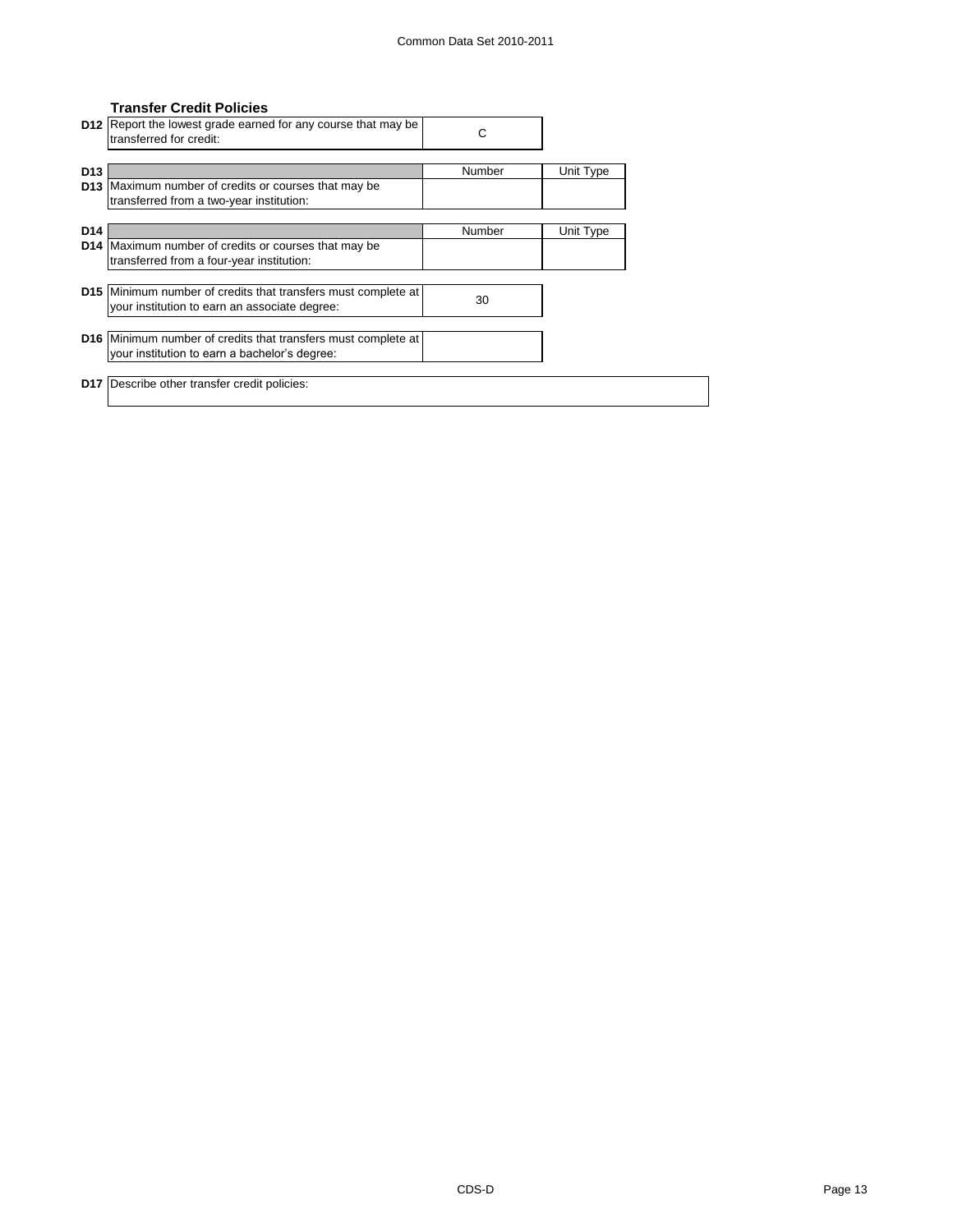# **E. ACADEMIC OFFERINGS AND POLICIES**

**E1 Special study options:** Identify those programs available at your institution. Refer to the glossary for definitions.

| E <sub>1</sub> | Accelerated program                 | X |
|----------------|-------------------------------------|---|
| E <sub>1</sub> | Cooperative education program       | X |
| E <sub>1</sub> | Cross-registration                  |   |
| E <sub>1</sub> | Distance learning                   | X |
| E <sub>1</sub> | Double major                        | X |
| E <sub>1</sub> | Dual enrollment                     |   |
| E <sub>1</sub> | English as a Second Language (ESL)  | X |
| E1             | Exchange student program (domestic) | X |
| E <sub>1</sub> | External degree program             |   |
| E <sub>1</sub> | Honors Program                      | X |
| E <sub>1</sub> | Independent study                   | X |
| E <sub>1</sub> | Internships                         | X |
| E <sub>1</sub> | Liberal arts/career combination     | X |
| E <sub>1</sub> | Student-designed major              |   |
| E <sub>1</sub> | Study abroad                        | X |
| E <sub>1</sub> | Teacher certification program       | X |
| E <sub>1</sub> | Weekend college                     |   |
| E1             | Other (specify):                    |   |
|                |                                     |   |

**E2 This question has been removed from the Common Data Set.**

## **E3 Areas in which all or most students are required to complete some course**

|                | work prior to graduation:         |   |
|----------------|-----------------------------------|---|
| E <sub>3</sub> | Arts/fine arts                    | x |
| E <sub>3</sub> | Computer literacy                 |   |
| E <sub>3</sub> | English (including composition)   | χ |
| E <sub>3</sub> | Foreign languages                 |   |
| E <sub>3</sub> | History                           |   |
| E <sub>3</sub> | <b>Humanities</b>                 | χ |
| E <sub>3</sub> | <b>Mathematics</b>                | χ |
| E <sub>3</sub> | Philosophy                        |   |
| E <sub>3</sub> | Sciences (biological or physical) | x |
| E <sub>3</sub> | Social science                    | χ |
| E <sub>3</sub> | Other (describe):                 | χ |
|                |                                   |   |

**Library Collections: The CDS Publishers will collect library data again when a new Academic Libraries Survey is in place.**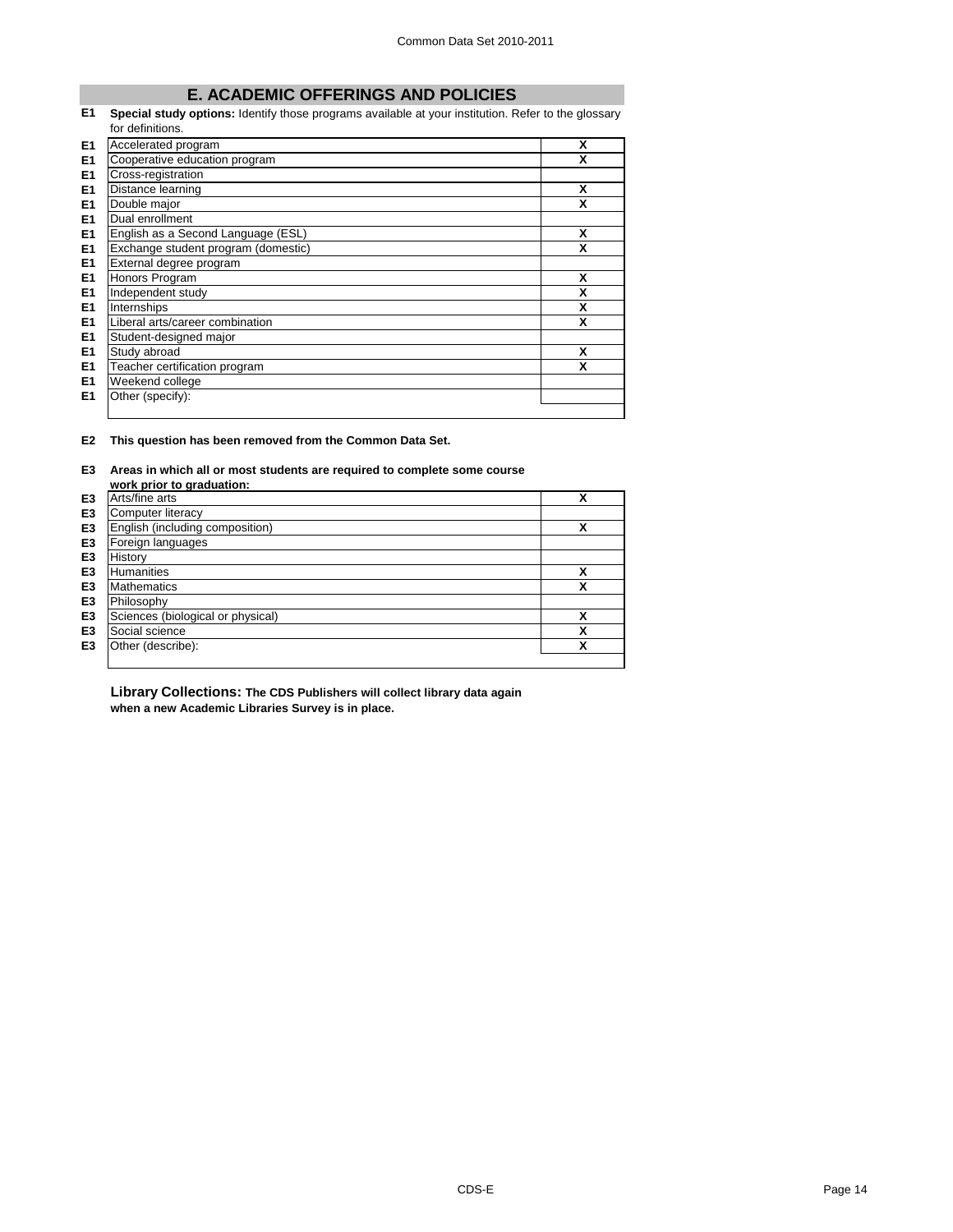# **F. STUDENT LIFE**

## **F1** Percentages of first-time, first-year (freshman) degree-seeking students and degree-seeking undergraduates enrolled in Fall 2010 who fit the following categories:

| F <sub>1</sub> |                                                     | First-time, first-year |                |
|----------------|-----------------------------------------------------|------------------------|----------------|
|                |                                                     | (freshman)             | Undergraduates |
|                |                                                     | students               |                |
| F <sub>1</sub> | Percent who are from out of state (exclude          |                        |                |
|                | international/nonresident aliens from the numerator |                        |                |
|                | and denominator)                                    | 19%                    | 15%            |
| F <sub>1</sub> | Percent of men who join fraternities                |                        |                |
| F <sub>1</sub> | Percent of women who join sororities                |                        |                |
| F <sub>1</sub> | Percent who live in college-owned, -operated, or -  |                        |                |
|                | affiliated housing                                  | 87%                    | 37%            |
| F <sub>1</sub> | Percent who live off campus or commute              | 13%                    | 63%            |
| F <sub>1</sub> | Percent of students age 25 and older                | 2%                     | 10%            |
| F <sub>1</sub> | Average age of full-time students                   | 18.4                   | 20.7           |
| F <sub>1</sub> | Average age of all students (full- and part-time)   | 18.4                   | 21.9           |

**F2 Activities offered** Identify those programs available at your institution.

| F <sub>2</sub> | <b>Campus Ministries</b>     |                         |  |  |
|----------------|------------------------------|-------------------------|--|--|
| F <sub>2</sub> | Choral groups                |                         |  |  |
| F <sub>2</sub> | Concert band                 | X                       |  |  |
| F <sub>2</sub> | Dance                        | X                       |  |  |
| F <sub>2</sub> | Drama/theater                | X                       |  |  |
| F <sub>2</sub> | <b>International Student</b> | Χ                       |  |  |
|                | Organization                 |                         |  |  |
| F <sub>2</sub> | Jazz band                    | $\overline{\mathsf{x}}$ |  |  |
| F <sub>2</sub> | Literary magazine            | X                       |  |  |
| F <sub>2</sub> | Marching band                | X                       |  |  |
| F <sub>2</sub> | Model UN                     |                         |  |  |
| F <sub>2</sub> | Music ensembles              | X                       |  |  |
| F <sub>2</sub> | Musical theater              | $\overline{\mathsf{x}}$ |  |  |
| F <sub>2</sub> | Opera                        | Χ                       |  |  |
| F <sub>2</sub> | Pep band                     | $\overline{\mathsf{x}}$ |  |  |
| F <sub>2</sub> | Radio station                | X                       |  |  |
| F <sub>2</sub> | Student government           | X                       |  |  |
| F <sub>2</sub> | Student newspaper            | X                       |  |  |
| F <sub>2</sub> | Student-run film society     | X                       |  |  |
| F <sub>2</sub> | Symphony orchestra           | X                       |  |  |
| F <sub>2</sub> | <b>Television station</b>    | X                       |  |  |
| F <sub>2</sub> | Yearbook                     |                         |  |  |

#### **F3 ROTC** (program offered in cooperation with Reserve Officers' Training Corps)

| F <sub>3</sub> |                                      | On Campus | At Cooperating<br>Institution | Name of Cooperating<br>Institution |
|----------------|--------------------------------------|-----------|-------------------------------|------------------------------------|
|                | <b>F3</b> Army ROTC is offered:      |           |                               |                                    |
|                | <b>F3</b> Naval ROTC is offered:     |           |                               | Maine Maritime Academy             |
|                | <b>F3</b> Air Force ROTC is offered: |           |                               |                                    |

**F4 Housing:** Check all types of college-owned, -operated, or -affiliated housing available for undergraduates at your institution.

| F4             | Coed dorms                                              | Χ |
|----------------|---------------------------------------------------------|---|
| F4             | Men's dorms                                             |   |
| F4             | Women's dorms                                           |   |
| F4             | Apartments for married students                         | х |
| F4             | Apartments for single students                          | Χ |
| F4             | Special housing for disabled<br>students                | x |
| F4             | Special housing for international<br>students           | Χ |
| F4             | Fraternity/sorority housing                             | X |
| F4             | Cooperative housing                                     |   |
| F <sub>4</sub> | Theme housing                                           | Χ |
| F4             | Wellness housing                                        | Χ |
|                | $\sim$ $\sim$ $\sim$<br>$\cdot$ . $\cdot$<br>$\sqrt{2}$ |   |

**F4** Other housing options (specify):

smoke free, chemical free, s-cubed, Honors housing, quiet sections, men-only sections, women-only sections, first-years only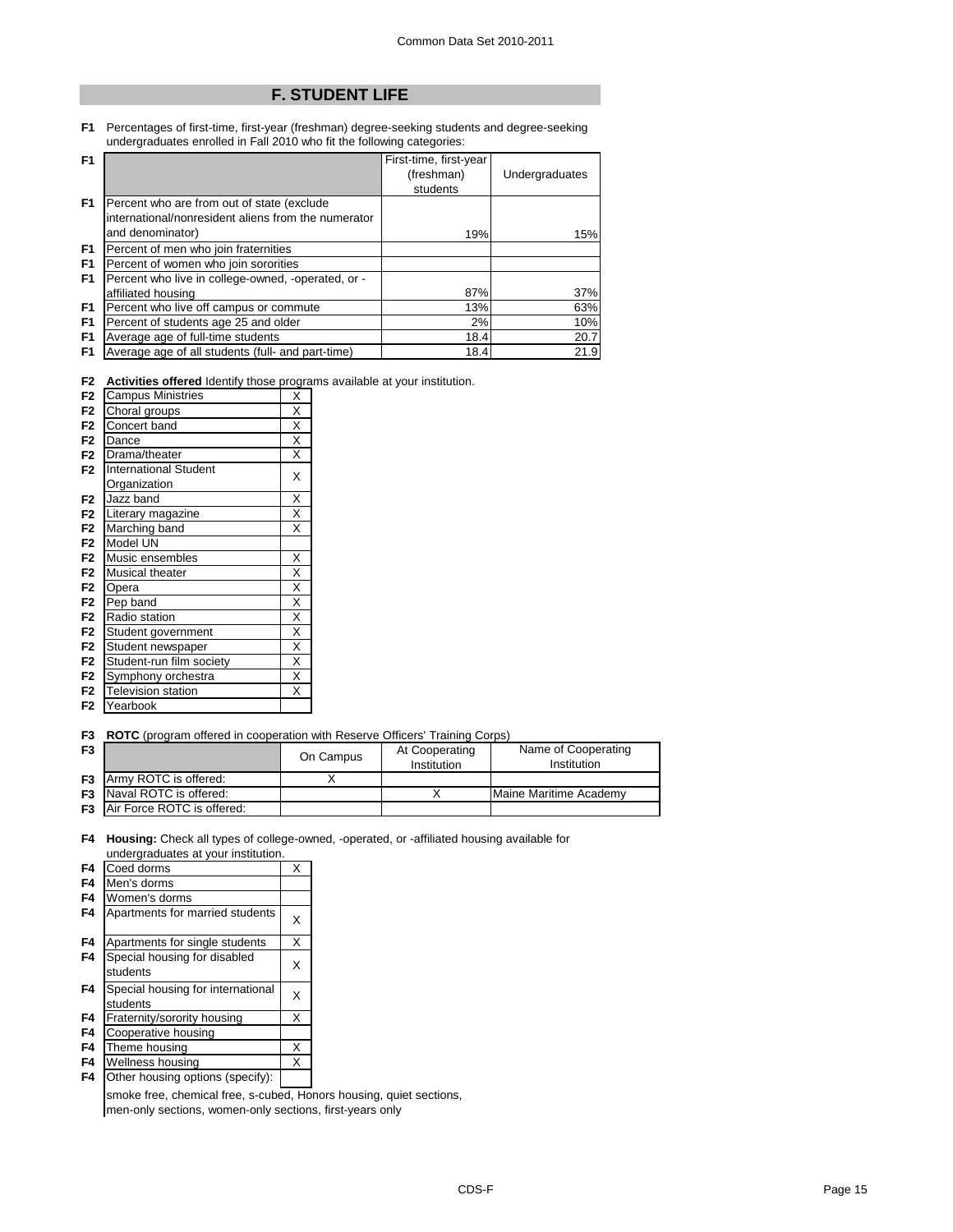# **G. ANNUAL EXPENSES**

**G0** Please provide the URL of your institution's net price calculator:

**Provide 2011-2012 academic year costs of attendance for the following categories that are applicable to your institution.**

Check here if your institution's 2011-2012 academic year costs of attendance are not available at this time and provide an approximate date (i.e., month/day) when your institution's final 2011-2012 academic year costs of attendance will be available:

**G1 Undergraduate full-time tuition, required fees, room and board** List the typical tuition, required fees, and room and board for a full-time undergraduate student for the FULL 2011-2012 academic year (30 semester or 45 quarter hours for institutions that derive annual tuition by multiplying credit hour cost by number of credits). A full academic year refers to the period of time generally extending from September to June; usually equated to two semesters, two trimesters, three quarters, or the period covered by a fourone-four plan. Room and board is defined as double occupancy and 19 meals per week or the maximum meal plan. Required fees include only charges that all full-time students must pay that are not included in tuition (e.g., registration, health, or activity fees.) Do not include optional fees (e.g., parking, laboratory use).

| G <sub>1</sub> |                                                                         | First-Year | Undergraduates |         |
|----------------|-------------------------------------------------------------------------|------------|----------------|---------|
| G <sub>1</sub> | PRIVATE INSTITUTIONS                                                    |            |                |         |
|                | Tuition:                                                                |            |                |         |
| G <sub>1</sub> | PUBLIC INSTITUTIONS                                                     |            |                |         |
|                | Tuition:                                                                |            |                |         |
|                | In-district                                                             | \$8,010    | \$8,010        |         |
| G <sub>1</sub> | PUBLIC INSTITUTIONS                                                     |            |                |         |
|                | In-state (out-of-district):                                             | \$8,010    | \$8,010        |         |
| G1             | PUBLIC INSTITUTIONS                                                     |            |                |         |
|                | Out-of-state:                                                           | \$23,040   | \$23,040       |         |
| G1             | NONRESIDENT ALIENS                                                      |            |                |         |
|                | Tuition:                                                                | \$23,040   | \$23,040       |         |
|                |                                                                         |            |                |         |
| G1             | <b>REQUIRED FEES:</b>                                                   | \$2,158    | \$2,158        |         |
|                |                                                                         |            |                |         |
| G <sub>1</sub> | ROOM AND BOARD:                                                         |            |                |         |
|                | (on-campus)                                                             | \$8,766    | \$8,766        |         |
| G <sub>1</sub> | <b>ROOM ONLY:</b>                                                       |            |                |         |
|                | (on-campus)                                                             | \$4,376    | \$4,376        |         |
| G <sub>1</sub> | <b>BOARD ONLY:</b>                                                      |            |                |         |
|                | (on-campus meal plan)                                                   | \$4,390    | \$4,390        |         |
|                |                                                                         |            |                |         |
| G <sub>1</sub> | Comprehensive tuition and room and board fee (if your                   |            |                |         |
|                | college cannot provide separate tuition and room and                    |            |                |         |
|                | board fees):                                                            |            |                |         |
|                |                                                                         |            |                |         |
| G <sub>1</sub> | Other: New England Regional Student Program Tuition (NEBHE) is \$12,030 |            |                |         |
|                |                                                                         |            |                |         |
|                |                                                                         |            |                |         |
| G <sub>2</sub> |                                                                         |            | Minimum        | Maximum |
| G <sub>2</sub> | Number of credits per term a student can take for the                   |            |                |         |
|                | stated full-time tuition                                                |            |                |         |
|                |                                                                         |            |                |         |
| G <sub>3</sub> |                                                                         |            | Yes            | No      |
| G <sub>3</sub> | Do tuition and fees vary by year of study (e.g., sophomore,             |            |                |         |
|                | junior, senior)?                                                        |            | X              |         |
|                |                                                                         |            |                |         |
| G4             |                                                                         |            | Yes            | No      |
| G4             | Do tuition and fees vary by undergraduate instructional                 |            |                |         |
|                | program?                                                                |            | X              |         |
| G4             |                                                                         |            |                |         |
|                |                                                                         |            | $\%$           |         |
|                |                                                                         |            |                |         |
| G4             | If yes, what percentage of full-time undergraduates pay                 |            | 32%            |         |
|                | more than the tuition and fees reported in G1?                          |            |                |         |
|                |                                                                         |            |                |         |

**G5** Provide the estimated expenses for a typical full-time undergraduate student: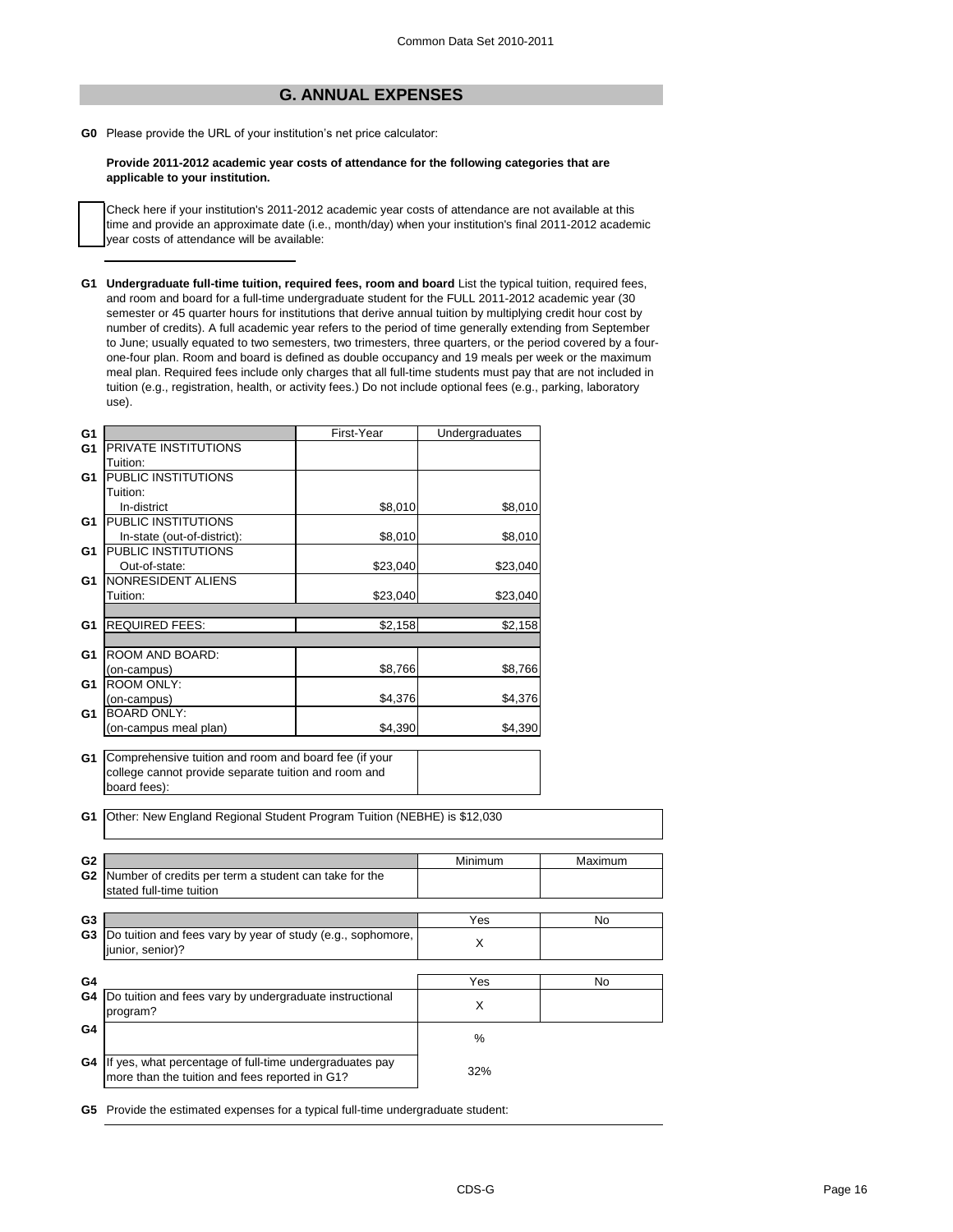| G <sub>5</sub> |                                 | <b>Residents</b> | Commuters<br>(living at home) | Commuters<br>(not living at home) |
|----------------|---------------------------------|------------------|-------------------------------|-----------------------------------|
| G5             | Books and supplies              | \$1,000          | \$1,000                       | \$1,000                           |
| G <sub>5</sub> | Room only                       |                  |                               |                                   |
| G5             | Board only                      |                  |                               |                                   |
| G5             | Room and board total (if your   |                  |                               |                                   |
|                | college cannot provide separate |                  |                               |                                   |
|                | room and board figures for      |                  |                               |                                   |
|                | commuters not living at home):  |                  |                               |                                   |
| G <sub>5</sub> | ransportation                   |                  |                               |                                   |
| G5             | Other expenses                  |                  |                               |                                   |

 $\overline{\phantom{0}}$ 

**G6** Undergraduate per-credit-hour charges (tuition only)

|                | <b>G6 PRIVATE INSTITUTIONS:</b> |          |
|----------------|---------------------------------|----------|
| G <sub>6</sub> | <b>PUBLIC INSTITUTIONS</b>      |          |
|                | In-district:                    | \$267.00 |
| G6             | <b>PUBLIC INSTITUTIONS</b>      |          |
|                | In-state (out-of-district):     | \$267.00 |
| G <sub>6</sub> | <b>PUBLIC INSTITUTIONS</b>      |          |
|                | Out-of-state:                   | \$768.00 |
| G <sub>6</sub> | NONRESIDENT ALIENS:             |          |
|                |                                 | \$768.0  |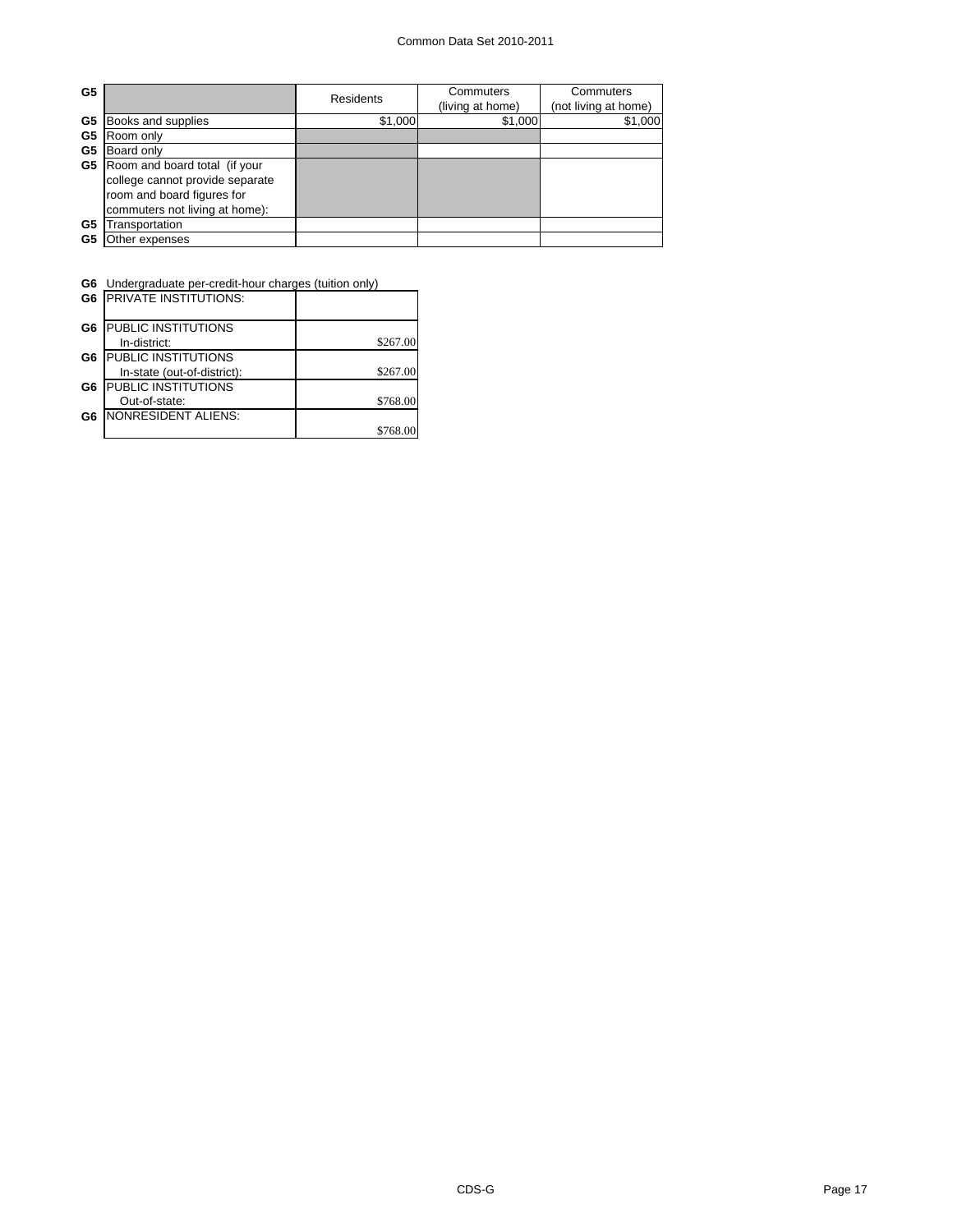# **H. FINANCIAL AID**

## **Aid Awarded to Enrolled Undergraduates**

Enter total dollar amounts **awarded** to enrolled full-time and less than full-time degree-seeking undergraduates **(using the same cohort reported in CDS Question B1, "total degree-seeking" undergraduates)** in the following categories. (Note: If the data being reported are final figures for the 2009-2010 academic year (see the next item below), use the 2009-2010 academic year's CDS Question B1 cohort.) Include aid awarded to international students (i.e., those not qualifying for federal aid). **Aid that is non-need-based but that was used to meet need should be reported in the need-based aid columns. (For a suggested order of precedence in assigning categories of aid to cover need, see the entry for "non-need-based scholarship or grant aid" on the last page of the definitions section.)**

| H1 |                                                                                                                                      | 2010-2011 estimated | 2009-2010<br>final |
|----|--------------------------------------------------------------------------------------------------------------------------------------|---------------------|--------------------|
| H1 | Indicate the academic year for which data are reported for items H1,<br>H <sub>2</sub> , H <sub>2</sub> A, and H <sub>6</sub> below: |                     |                    |

**H3** Which needs-analysis methodology does your institution use in awarding institutional aid?

| H <sub>3</sub> | Federal methodology (FM)            |  |
|----------------|-------------------------------------|--|
|                | H3   Institutional methodology (IM) |  |
| H <sub>3</sub> | <b>IBoth FM and IM</b>              |  |

| H1             |                                                                                                                                                                                   | Need-based \$ (Include non-<br>need-based aid used to meet need.) | Non-need-<br>based \$<br>(Exclude non-need- |
|----------------|-----------------------------------------------------------------------------------------------------------------------------------------------------------------------------------|-------------------------------------------------------------------|---------------------------------------------|
|                |                                                                                                                                                                                   |                                                                   | based aid used to<br>meet need.)            |
| H <sub>1</sub> | <b>Scholarships/Grants</b>                                                                                                                                                        |                                                                   |                                             |
| H1             | Federal                                                                                                                                                                           | \$15,766,440                                                      | \$69,662                                    |
| H1             | State (i.e., all states, not only the state in which your institution is<br>located)                                                                                              | \$1,395,451                                                       | \$114,309                                   |
| H <sub>1</sub> | Institutional: Endowed scholarships, annual gifts and tuition funded<br>grants, awarded by the college, excluding athletic aid and tuition<br>waivers (which are reported below). | \$16,752,749                                                      | \$2,795,285                                 |
| H1             | Scholarships/grants from external sources (e.g., Kiwanis, National<br>Merit) not awarded by the college                                                                           | \$2,307,423                                                       | \$969,914                                   |
| H <sub>1</sub> | <b>Total Scholarships/Grants</b>                                                                                                                                                  | \$36,222,063                                                      | \$3,949,170                                 |
| H <sub>1</sub> | <b>Self-Help</b>                                                                                                                                                                  |                                                                   |                                             |
| H1             | Student loans from all sources (excluding parent loans)                                                                                                                           | \$47,361,816                                                      | \$15,226,471                                |
| H1             | <b>Federal Work-Study</b>                                                                                                                                                         | \$3,450,262                                                       |                                             |
| H1             | State and other (e.g., institutional) work-study/employment (Note:<br>Excludes Federal Work-Study captured above.)                                                                |                                                                   |                                             |
| H <sub>1</sub> | <b>Total Self-Help</b>                                                                                                                                                            | \$50,812,078                                                      | \$15,226,471                                |
| H1             | <b>Other</b>                                                                                                                                                                      |                                                                   |                                             |
| H1             | <b>Parent Loans</b>                                                                                                                                                               | \$2,251,645                                                       | \$3,606,524                                 |
| H1             | <b>Tuition Waivers</b><br>Reporting is optional. Report tuition waivers in this row if you choose to report them. Do<br>not report tuition waivers elsewhere.                     | \$1,985,389                                                       | \$796,347                                   |
| H <sub>1</sub> | <b>Athletic Awards</b>                                                                                                                                                            | \$1,135,175                                                       | \$1,970,262                                 |

**H2 Number of Enrolled Students Awarded Aid:** List the number of degree-seeking full-time and less-than-full-time undergraduates who applied for and were awarded financial aid from any source. **Aid that is non-need-based but that was used to meet need should be counted as need-based aid.** Numbers should reflect the cohort awarded the dollars reported in H1. Note: In the chart below, students may be counted in more than one row, and full-time freshmen should also be counted as full-time undergraduates.

| H <sub>2</sub> |                                                                                                          | <b>First-time</b><br><b>Full-time</b><br><b>Freshmen</b> | <b>Full-time</b><br>Undergraduate<br>(Incl. Fresh.) | Less Than<br><b>Full-time</b><br>Undergraduate |
|----------------|----------------------------------------------------------------------------------------------------------|----------------------------------------------------------|-----------------------------------------------------|------------------------------------------------|
| H <sub>2</sub> | Number of degree-seeking undergraduate students<br>la)<br>(CDS Item B1 if reporting on Fall 2010 cohort) | 1,717                                                    | 7.748                                               | 1,435                                          |
| H <sub>2</sub> | Number of students in line a who applied for need-based<br>lb)<br>financial aid                          | 1519                                                     | 7023                                                | 582                                            |
| H <sub>2</sub> | Number of students in line <b>b</b> who were determined to<br>lc)<br>have financial need                 | 1255                                                     | 6114                                                | 514                                            |
| H <sub>2</sub> | Number of students in line c who were awarded any<br>ld)<br>financial aid                                | 1255                                                     | 6114                                                | 514                                            |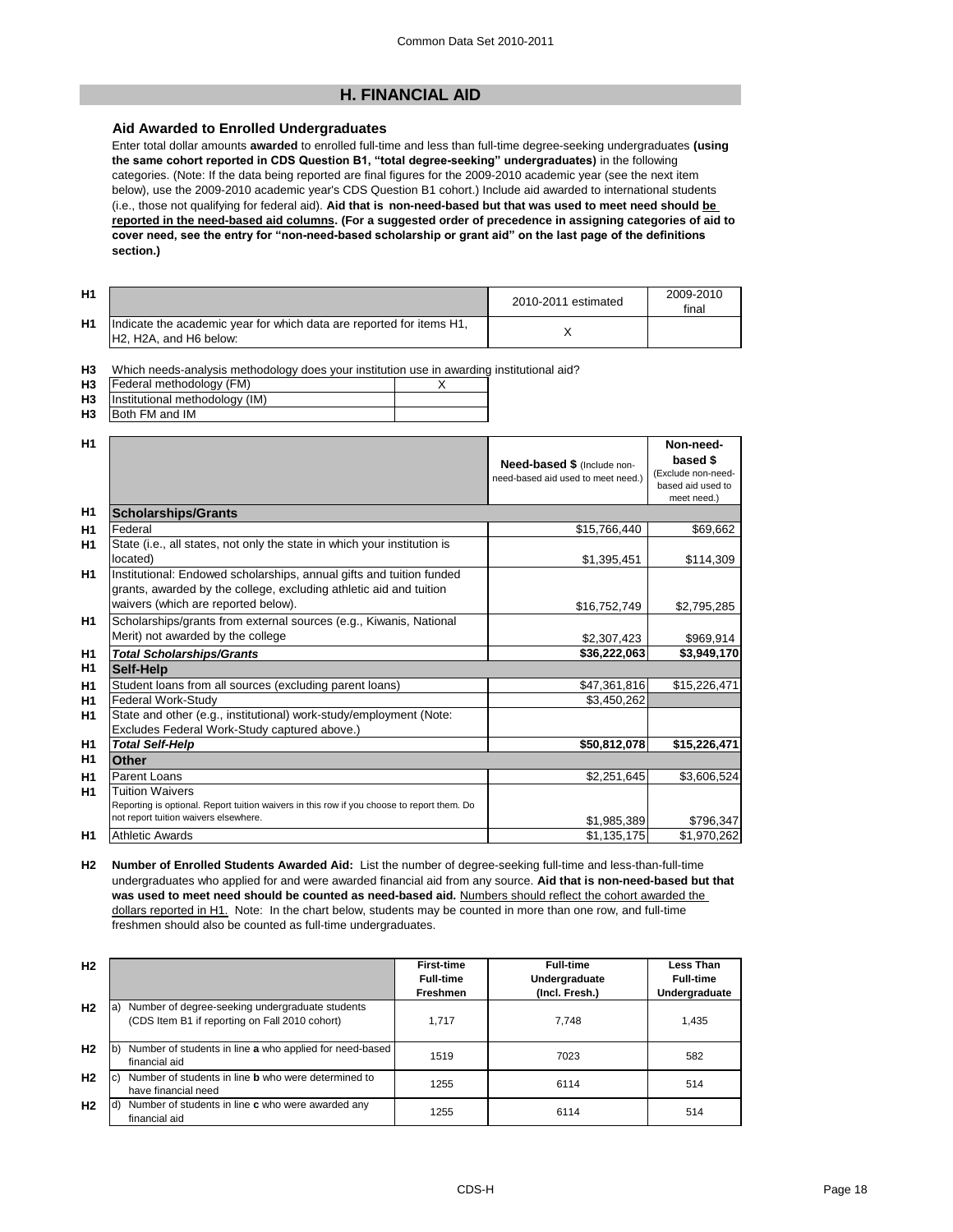| H <sub>2</sub> |     | e) Number of students in line <b>d</b> who were awarded any<br>need-based scholarship or grant aid                                                                                                                                                                                           | 1104         | 4796        | 340         |  |
|----------------|-----|----------------------------------------------------------------------------------------------------------------------------------------------------------------------------------------------------------------------------------------------------------------------------------------------|--------------|-------------|-------------|--|
| H <sub>2</sub> | lf) | Number of students in line d who were awarded any<br>need-based self-help aid                                                                                                                                                                                                                | 1143         | 5650        | 453         |  |
| H <sub>2</sub> | lg) | Number of students in line d who were awarded any non-<br>need-based scholarship or grant aid                                                                                                                                                                                                | 50           | 192         | 6           |  |
| H <sub>2</sub> | lh) | Number of students in line d whose need was fully met<br>(exclude PLUS loans, unsubsidized loans, and private<br>alternative loans)                                                                                                                                                          | 372          | 1870        | 148         |  |
| H <sub>2</sub> | li) | On average, the percentage of need that was met of<br>students who were awarded any need-based aid.<br>Exclude any aid that was awarded in excess of need as<br>well as any resources that were awarded to replace EFC<br>(PLUS loans, unsubsidized loans, and private alternative<br>loans) | 77.0%        | 76.0%       | 65.0%       |  |
| H <sub>2</sub> | li) | The average financial aid package of those in line d.<br>Exclude any resources that were awarded to replace<br>EFC (PLUS loans, unsubsidized loans, and private<br>alternative loans)                                                                                                        | \$<br>11,818 | \$11,599    | \$<br>7,704 |  |
| H <sub>2</sub> | k)  | Average need-based scholarship and grant award of<br>those in line e                                                                                                                                                                                                                         | \$8,152      | \$7,370     | \$4,641     |  |
| H <sub>2</sub> |     | Average need-based self-help award (excluding PLUS<br>loans, unsubsidized loans, and private alternative loans)<br>of those in line f                                                                                                                                                        | \$6,252      | \$<br>7,504 | \$<br>6,735 |  |
| H <sub>2</sub> |     | m) Average need-based loan (excluding PLUS loans,<br>unsubsidized loans, and private alternative loans) of<br>those in line f who were awarded a need-based loan                                                                                                                             | \$<br>5,676  | \$6,944     | \$<br>6,581 |  |

**H2A Number of Enrolled Students Awarded Non-need-based Scholarships and Grants**: List the number of degreeseeking full-time and less-than-full-time undergraduates who had no financial need and who were awarded institutional non-need-based scholarship or grant aid. Numbers should reflect the cohort awarded the dollars reported in H1. Note: In the chart below, students may be counted in more than one row, and full-time freshmen should also be counted as full-time undergraduates.

| H2A               |                                                                                                                                                                                                                  | <b>First-time</b><br><b>Full-time</b><br><b>Freshmen</b> | <b>Full-time</b><br><b>Undergrad</b><br>(Incl. Fresh.) | Less Than<br><b>Full-time</b><br><b>Undergrad</b> |  |
|-------------------|------------------------------------------------------------------------------------------------------------------------------------------------------------------------------------------------------------------|----------------------------------------------------------|--------------------------------------------------------|---------------------------------------------------|--|
| $H2A$ In)         | Number of students in line a who had no financial need<br>and who were awarded institutional non-need-based<br>scholarship or grant aid (exclude those who were<br>awarded athletic awards and tuition benefits) | 174                                                      | 680                                                    | 79                                                |  |
| $H2A$ (0)         | Average dollar amount of institutional non-need-based<br>scholarship and grant aid awarded to students in line n                                                                                                 | \$4,268                                                  | \$4,617                                                | \$<br>1,751                                       |  |
| $H2A$ $ p\rangle$ | Number of students in line a who were awarded an<br>institutional non-need-based athletic scholarship or grant                                                                                                   | 22                                                       | 152                                                    | 5                                                 |  |
| H2A  q            | Average dollar amount of institutional non-need-based<br>athletic scholarships and grants awarded to students in<br>line <b>p</b>                                                                                | 12,414<br>S.                                             | 12,339                                                 | \$<br>10,200                                      |  |

**H3** Incorporated into H1 above.

**Note:** These are the graduates and loan types to include and exclude in order to fill out CDS H4, H4a, H5, and H5a.

Include: \* 2010 undergraduate class who

graduated between July 1, 2098 and June 30, 2010 who started at your institution as first- time

students and received a bachelor's degree

between July 1, 2009 and June 30, 2010.

\* only loans made to students who borrowed

while enrolled at your institution.

\* co-signed loans.

Exclude: \* those who transferred in.

\* money borrowed at other institutions.

| <b>H4</b> Provide the percentage of the class (defined above) who borrowed at any time through any loan  |            |
|----------------------------------------------------------------------------------------------------------|------------|
| programs (institutional, state, Federal Perkins, Federal Stafford Subsidized and Unsubsidized, private   |            |
| Iloans that were certified by your institution, etc.; exclude parent loans). Include both Federal Direct |            |
| Student Loans and Federal Family Education Loans.                                                        |            |
|                                                                                                          | <b>75%</b> |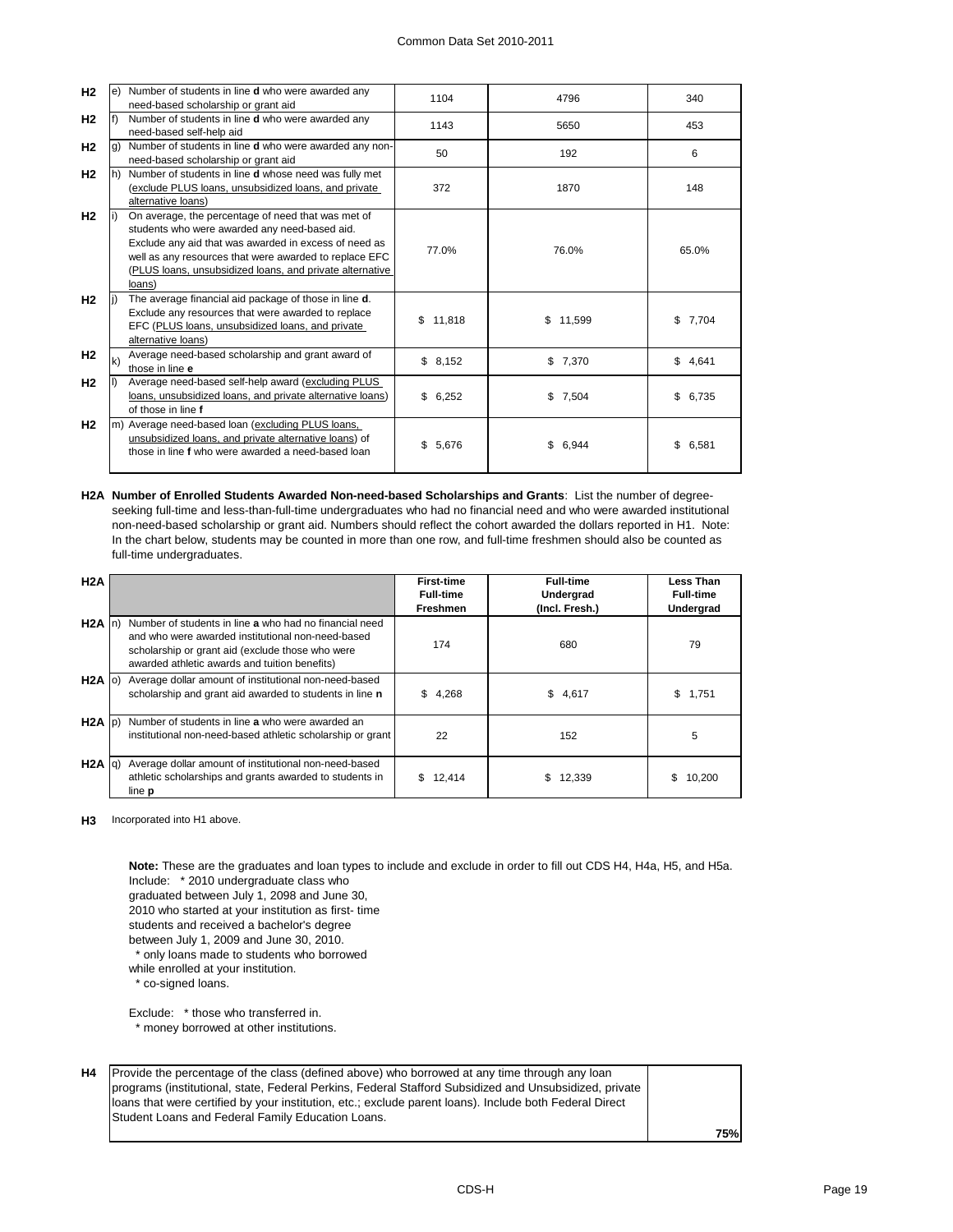| H <sub>4a</sub> |                                                                                                                                                                                                                                                                                                     |            |
|-----------------|-----------------------------------------------------------------------------------------------------------------------------------------------------------------------------------------------------------------------------------------------------------------------------------------------------|------------|
|                 | Provide the percentage of the class (defined above) who borrowed at any time through federal loan<br>programs--Federal Perkins, Federal Stafford Subsidized and Unsubsidized. Include both Federal                                                                                                  |            |
|                 | Direct Student Loans and Federal Family Education Loans. NOTE: exclude all institutional, state,                                                                                                                                                                                                    |            |
|                 | private alternative loans and parent loans.                                                                                                                                                                                                                                                         | <b>74%</b> |
| H <sub>5</sub>  | Report the average per-undergraduate-borrower cumulative principal borrowed of those in line H4.                                                                                                                                                                                                    |            |
|                 |                                                                                                                                                                                                                                                                                                     | \$29,143   |
| H5a             |                                                                                                                                                                                                                                                                                                     |            |
|                 | Report the average per-undergraduate-borrower cumulative principal borrowed, of those in H4a,<br>through federal loan programs--Federal Perkins, Federal Stafford Subsidized and Unsubsidized.<br>Include both Federal Direct Student Loans and Federal Family Education Loans. These are listed in |            |
|                 | line H4a. NOTE: exclude all institutional, state, private alternative loans and exclude parent loans.                                                                                                                                                                                               | \$21,487   |

**Aid to Undergraduate Degree-seeking Nonresident Aliens** (Note: Report numbers and dollar amounts for the same academic year checked in item H1.)

**H6** Indicate your institution's policy regarding institutional scholarship and grant aid for undergraduate degree-seeking nonresident aliens:

| H <sub>6</sub> | Institutional need-based scholarship or grant aid is available                                                                                                                                           |           |
|----------------|----------------------------------------------------------------------------------------------------------------------------------------------------------------------------------------------------------|-----------|
| H <sub>6</sub> | Institutional non-need-based scholarship or grant aid is available                                                                                                                                       |           |
| H <sub>6</sub> | Institutional scholarship or grant aid is not available                                                                                                                                                  |           |
| H <sub>6</sub> | If institutional financial aid is available for undergraduate degree-seeking nonresident aliens, provide<br>the number of undergraduate degree-seeking nonresident aliens who were awarded need-based or |           |
|                | non-need-based aid:                                                                                                                                                                                      | 74        |
| H <sub>6</sub> | Average dollar amount of institutional financial aid awarded to undergraduate degree-seeking                                                                                                             |           |
|                | nonresident aliens:                                                                                                                                                                                      | \$10,818  |
|                |                                                                                                                                                                                                          |           |
| H <sub>6</sub> | Total dollar amount of institutional financial aid awarded to undergraduate degree-seeking nonresident                                                                                                   |           |
|                | aliens:                                                                                                                                                                                                  | \$800,537 |

**H7** Check off all financial aid forms nonresident alien first-year financial aid applicants must submit:

| <b>H7</b> | Institution's own financial aid form              |  |
|-----------|---------------------------------------------------|--|
| <b>H7</b> | <b>ICSS/Financial Aid PROFILE</b>                 |  |
| <b>H7</b> | International Student's Financial Aid Application |  |
| <b>H7</b> | International Student's Certification of Finances |  |
| <b>H7</b> | Other (specify):                                  |  |
|           |                                                   |  |

## **Process for First-Year/Freshman Students**

| H <sub>8</sub> | Check off all financial aid forms domestic first-year (freshman) financial aid applicants must submit: |  |
|----------------|--------------------------------------------------------------------------------------------------------|--|
| H <sub>8</sub> | <b>FAFSA</b>                                                                                           |  |
| H <sub>8</sub> | Institution's own financial aid form                                                                   |  |
| H <sub>8</sub> | <b>CSS/Financial Aid PROFILE</b>                                                                       |  |
| H <sub>8</sub> | State aid form                                                                                         |  |
| H <sub>8</sub> | Noncustodial PROFILE                                                                                   |  |
| H <sub>8</sub> | <b>Business/Farm Supplement</b>                                                                        |  |
| H <sub>8</sub> | Other (specify):                                                                                       |  |
|                |                                                                                                        |  |

**H9 H9** 3/1 Priority date for filing required financial aid forms: **H9** Deadline for filing required financial aid forms: **Fig. 1** and  $\overline{5/1}$ **H9** Indicate filing dates for first-year (freshman) students: No deadline for filing required forms (applications processed on a rolling basis):

**H10** Indicate notification dates for first-year (freshman) students (answer a or b):

|                 | H <sub>10</sub> (a) Students notified on or about (date): |     |    |
|-----------------|-----------------------------------------------------------|-----|----|
| H <sub>10</sub> |                                                           | Yes | Nc |
|                 | H <sub>10</sub> b) Students notified on a rolling basis:  |     |    |
| <b>H10</b>      | If yes, starting date:                                    |     |    |
|                 |                                                           |     |    |

**H11** Indicate reply dates: **H11** Students must reply by (date): H11 or within \_ weeks of notification.

**Types of Aid Available**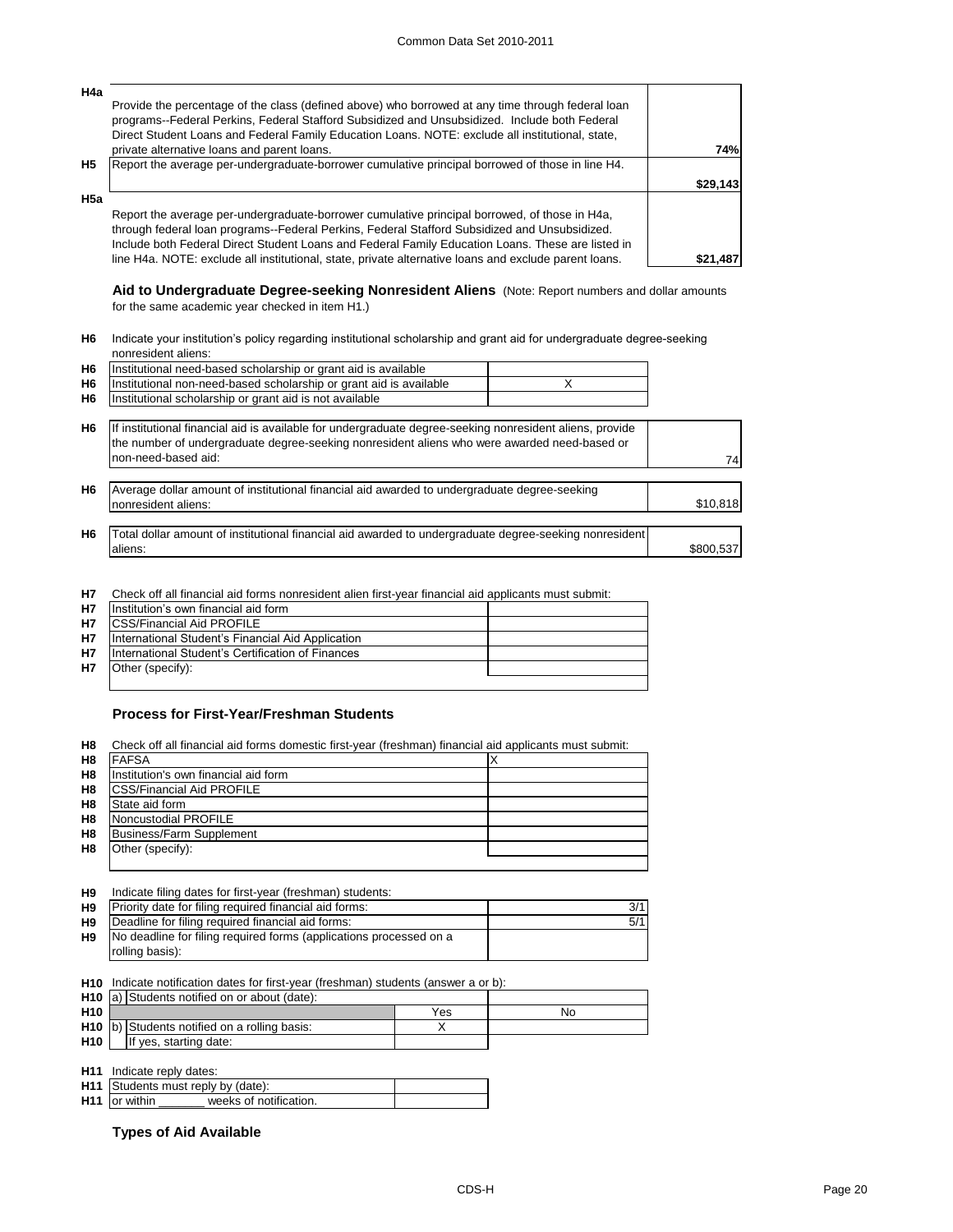Please check off all types of aid available to undergraduates at your institution:

| H12             | Loans                                                                        |                    |                    |  |  |  |  |  |
|-----------------|------------------------------------------------------------------------------|--------------------|--------------------|--|--|--|--|--|
|                 | H12 FEDERAL DIRECT STUDENT LOAN PROGRAM (DIRECT LOAN)                        |                    |                    |  |  |  |  |  |
|                 | H12   Direct Subsidized Stafford Loans                                       |                    | x                  |  |  |  |  |  |
|                 | H12   Direct Unsubsidized Stafford Loans                                     |                    | X.                 |  |  |  |  |  |
|                 | H12   Direct PLUS Loans                                                      |                    | X                  |  |  |  |  |  |
|                 |                                                                              |                    |                    |  |  |  |  |  |
|                 | <b>H12</b> Federal Perkins Loans                                             |                    | X                  |  |  |  |  |  |
| H <sub>12</sub> | <b>Federal Nursing Loans</b>                                                 |                    |                    |  |  |  |  |  |
|                 | H <sub>12</sub> State Loans                                                  |                    | x                  |  |  |  |  |  |
|                 | H12 College/university loans from institutional funds                        |                    | X                  |  |  |  |  |  |
|                 | H12 Other (specify):                                                         |                    | $\pmb{\mathsf{x}}$ |  |  |  |  |  |
|                 | <b>Private Education Loans</b>                                               |                    |                    |  |  |  |  |  |
|                 |                                                                              |                    |                    |  |  |  |  |  |
|                 | H13 Scholarships and Grants                                                  |                    |                    |  |  |  |  |  |
| H13             | NEED-BASED:                                                                  |                    |                    |  |  |  |  |  |
|                 | H13 Federal Pell<br>$\pmb{\mathsf{x}}$                                       |                    |                    |  |  |  |  |  |
| H <sub>13</sub> | <b>SEOG</b>                                                                  |                    | X                  |  |  |  |  |  |
|                 | H13 State scholarships/grants                                                | X                  |                    |  |  |  |  |  |
|                 | H <sub>13</sub> Private scholarships                                         | X                  |                    |  |  |  |  |  |
|                 | H13 College/university scholarship or grant aid from institutional funds     | x                  |                    |  |  |  |  |  |
|                 | H13 United Negro College Fund                                                |                    |                    |  |  |  |  |  |
|                 | H13 Federal Nursing Scholarship                                              |                    |                    |  |  |  |  |  |
|                 | H13 Other (specify):                                                         |                    | X                  |  |  |  |  |  |
|                 | Federal ACG & SMART                                                          |                    |                    |  |  |  |  |  |
|                 |                                                                              |                    |                    |  |  |  |  |  |
| H14             | Check off criteria used in awarding institutional aid. Check all that apply. |                    |                    |  |  |  |  |  |
| H <sub>14</sub> |                                                                              | Non-Need Based     | Need-Based         |  |  |  |  |  |
| H <sub>14</sub> | Academics                                                                    | $\pmb{\mathsf{x}}$ | x                  |  |  |  |  |  |
| H <sub>14</sub> | Alumni affiliation                                                           | x                  | X                  |  |  |  |  |  |
| H <sub>14</sub> | Art                                                                          | $\mathsf{x}$       | X                  |  |  |  |  |  |
| H <sub>14</sub> | <b>Athletics</b>                                                             | x                  | x                  |  |  |  |  |  |
| H <sub>14</sub> | Job skills                                                                   | X                  | x                  |  |  |  |  |  |
| H <sub>14</sub> | <b>ROTC</b>                                                                  | x                  |                    |  |  |  |  |  |
| H <sub>14</sub> | Leadership                                                                   | X                  | x                  |  |  |  |  |  |
| H <sub>14</sub> | <b>Minority status</b>                                                       | $\pmb{\mathsf{x}}$ | x                  |  |  |  |  |  |
| H <sub>14</sub> | Music/drama                                                                  | x                  | X                  |  |  |  |  |  |
|                 | H14 Religious affiliation                                                    | X                  | X                  |  |  |  |  |  |

**H15**

If your institution has recently implemented any major financial aid policy, program, or initiative to make your institution more affordable to incoming students such as replacing loans with grants, or waiving costs for families below a certain income level please provide details below:

**H14** State/district residency the state of the state of the state of the state of the state of the state of the state of the state of the state of the state of the state of the state of the state of the state of the state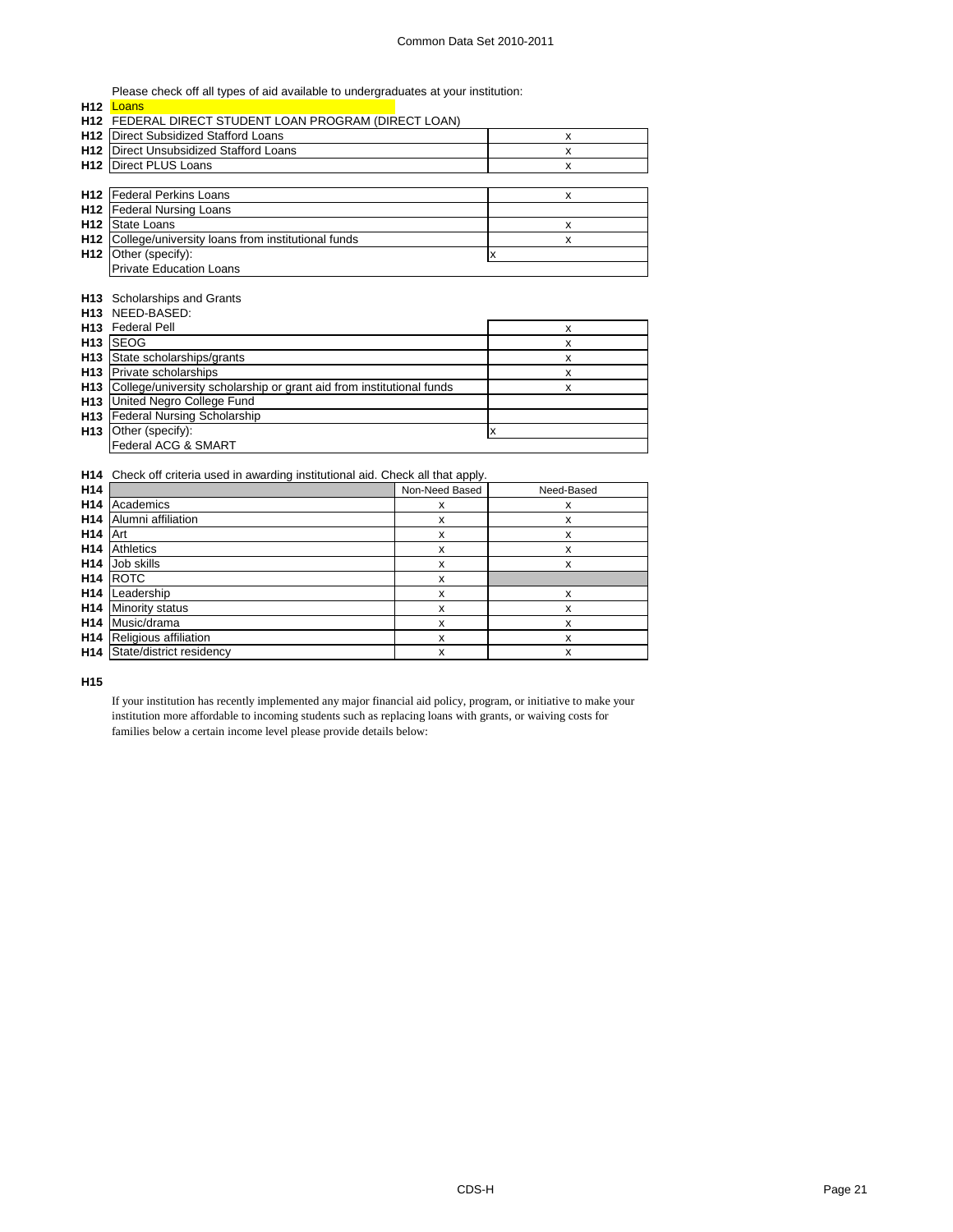# **I. INSTRUCTIONAL FACULTY AND CLASS SIZE**

## **Please report the number of instructional faculty members in each category for Fall 2010. Include faculty who are on your institution's payroll on the census date your institution uses for**

**I1 IPEDS/AAUP.**

> The following definition of full-time instructional faculty is used by the American Association of University Professors (AAUP) in its annual Faculty Compensation Survey (the part time definitions are not used by AAUP). Instructional Faculty is defined as those members of the instructional-research staff whose major regular assignment is instruction, including those with released time for research. Use the chart below to determine inclusions and exclusions:

|                                                                                                                                                                                                                                          | Full-time | Part-time                                                                       |
|------------------------------------------------------------------------------------------------------------------------------------------------------------------------------------------------------------------------------------------|-----------|---------------------------------------------------------------------------------|
| (a) instructional faculty in preclinical and clinical medicine, faculty who are not paid (e.g.,<br>those who donate their services or are in the military), or research-only faculty, post-<br>doctoral fellows, or pre-doctoral fellows | Exclude   | Include only if<br>they teach one<br>or more non-<br>clinical credit<br>courses |
| (b) administrative officers with titles such as dean of students, librarian, registrar, coach,<br>and the like, even though they may devote part of their time to classroom instruction and<br>may have faculty status                   | Exclude   | Include if they<br>teach one or<br>more non-<br>clinical credit<br>courses      |
| (c) other administrators/staff who teach one or more non-clinical credit courses even<br>though they do not have faculty status                                                                                                          | Exclude   | Include                                                                         |
| (d) undergraduate or graduate students who assist in the instruction of courses, but have<br>titles such as teaching assistant, teaching fellow, and the like                                                                            | Exclude   | Exclude                                                                         |
| (e) faculty on sabbatical or leave with pay                                                                                                                                                                                              | Include   | Exclude                                                                         |
| (f) faculty on leave without pay                                                                                                                                                                                                         | Exclude   | Exclude                                                                         |
| (g) replacement faculty for faculty on sabbatical leave or leave with pay                                                                                                                                                                | Exclude   | Include                                                                         |

*Full-time instructional faculty:* faculty employed on a full-time basis for instruction (including those with released time for research)

*Part-time instructional faculty:* Adjuncts and other instructors being paid solely for part-time classroom instruction. Also includes full-time faculty teaching less than two semesters, three quarters, two trimesters, or two four-month sessions. Employees who are not considered full-time instructional faculty but who teach one or more non-clinical credit courses may be counted as part-time faculty.

*Minority faculty: includes faculty who designate themselves as Black, non-Hispanic; American Indian or Alaska Native; Asian, Native Hawaiian or other Pacific Islander, or Hispanic.* 

*Doctorate: includes such degrees as Doctor of Philosophy, Doctor of Education, Doctor of Juridical Science, and Doctor of Public Health in any field such as arts, sciences, education, engineering, business, and public administration. Also includes terminal degrees formerly designated as "first professional," including dentistry (DDS or DMD), medicine (MD), optometry (OD), osteopathic medicine (DO), pharmacy (DPharm or BPharm), podiatric medicine (DPM), veterinary medicine (DVM), chiropractic (DC or DCM), or law (JD).*

*Terminal degree:* the highest degree in a field: example, M. Arch (architecture) and MFA (master of fine arts).

| 11           |    |                                                                    | Full-Time | Part-Time | Total |
|--------------|----|--------------------------------------------------------------------|-----------|-----------|-------|
| 11           | a) | Total number of instructional faculty                              | 555       | 194       | 749   |
| 11           | b) | Total number who are members of minority groups                    | 37        |           | 44    |
| 11           |    | Total number who are women                                         | 193       | 118       | 311   |
| $\mathsf{I}$ | d) | Total number who are men                                           | 362       | 76I       | 438   |
| 11           | e) | Total number who are nonresident aliens (international)            |           |           |       |
|              |    | Total number with doctorate, or other terminal degree              |           |           |       |
| $\mathsf{I}$ |    |                                                                    | 425       | 61        | 486   |
|              | g) | Total number whose highest degree is a master's but not a terminal |           |           |       |
| 11           |    | master's                                                           | 97        | 63        | 160   |
| 11           | h) | Total number whose highest degree is a bachelor's                  | 29        | 23        | 52    |
|              |    | Total number whose highest degree is unknown or other (Note:       |           |           |       |
| 11           |    | Items f, g, h, and i must sum up to item a.)                       |           | 47        | 51    |
|              |    | Total number in stand-alone graduate/ professional programs in     |           |           |       |
|              |    | which faculty teach virtually only graduate-level students         |           |           |       |

#### **I2 Student to Faculty Ratio**

Report the Fall 2010 ratio of full-time equivalent students (full-time plus 1/3 part time) to full-time equivalent instructional faculty (full time plus 1/3 part time). In the ratio calculations, exclude both faculty and students in stand-alone graduate or professional programs such as medicine, law, veterinary, dentistry, social work, business, or public health in which faculty teach virtually only graduate-level students. Do not count undergraduate or graduate student teaching assistants as faculty.

| 12 | <b>Fall 2010 Student to Faculty ratio</b> | 1 C<br>ت ' | Ito | (based<br>on. | 9.790 students |
|----|-------------------------------------------|------------|-----|---------------|----------------|
|    |                                           |            |     | and∣          | 619 faculty).  |

#### **I3 Undergraduate Class Size**

In the table below, please use the following definitions to report information about the size of classes and class sections offered in the Fall 2010 term.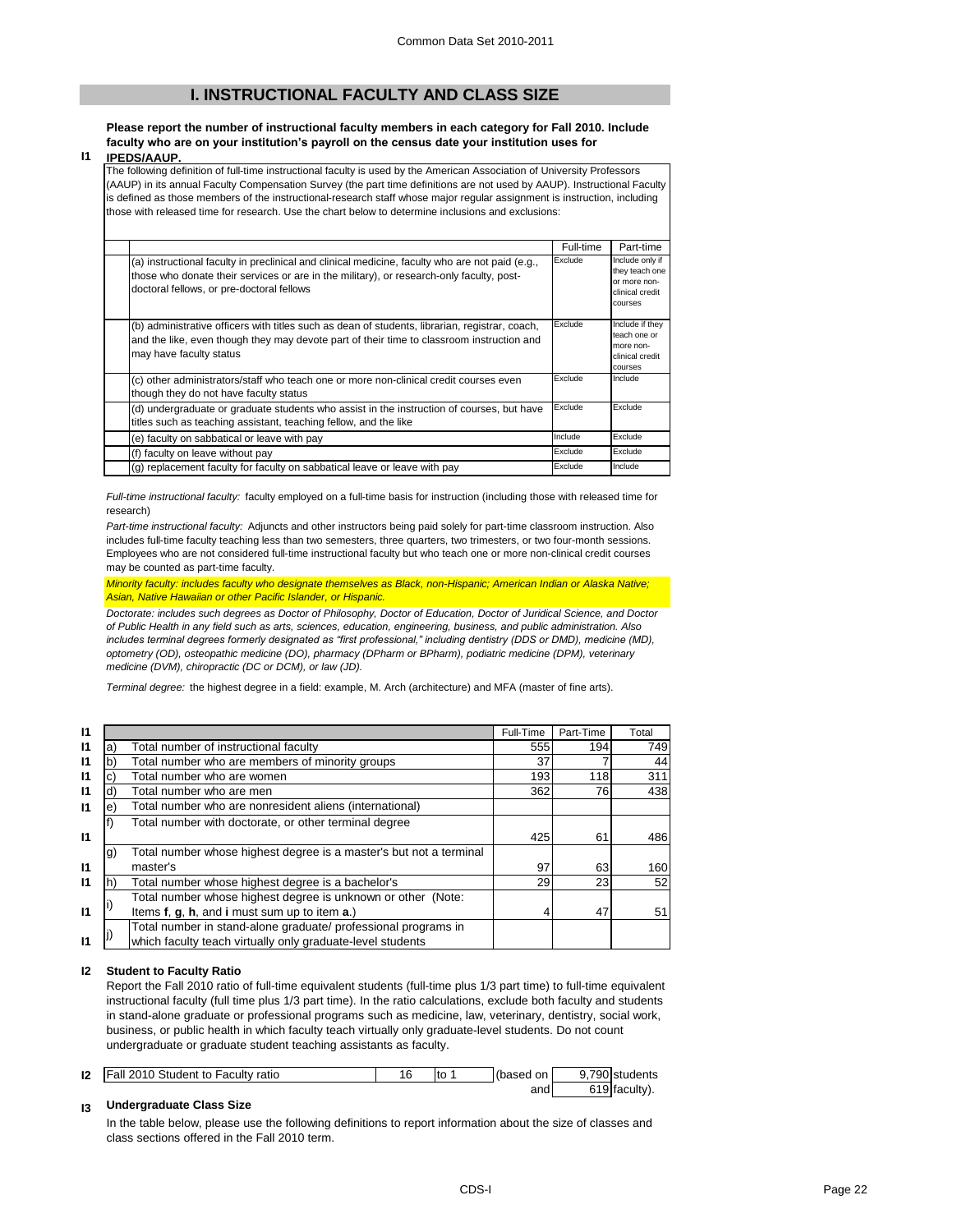*Class Sections:* A class section is an organized course offered for credit, identified by discipline and number, meeting at a stated time or times in a classroom or similar setting, and not a subsection such as a laboratory or discussion session. Undergraduate class sections are defined as any sections in which at least one degree-seeking undergraduate student is enrolled for credit. Exclude distance learning classes and noncredit classes and individual instruction such as dissertation or thesis research, music instruction, or one-to-one readings. Exclude students in independent study, co-operative programs, internships, foreign language taped tutor sessions, practicums, and all students in one-on-one classes. Each class section should be counted only once and should not be duplicated because of course catalog cross-listings.

*Class Subsections:* A class subsection includes any subsection of a course, such as laboratory, recitation, and discussion subsections that are supplementary in nature and are scheduled to meet separately from the lecture portion of the course. Undergraduate subsections are defined as any subsections of courses in which degree-seeking undergraduate students enrolled for credit. As above, exclude noncredit classes and individual instruction such as dissertation or thesis research, music instruction, or one-to-one readings. Each class subsection should be counted only once and should not be duplicated because of cross-listings.

Using the above definitions, please report for each of the following class-size intervals the number of class sections and class subsections offered in Fall 2010. For example, a lecture class with 800 students who met at another time in 40 separate labs with 20 students should be counted once in the "100+" column in the class section column and 40 times under the "20-29" column of the class subsections table.

#### **Number of Class Sections with Undergraduates Enrolled**

| 13            | Undergraduate Class Size (provide numbers) |         |           |           |           |       |       |        |       |
|---------------|--------------------------------------------|---------|-----------|-----------|-----------|-------|-------|--------|-------|
| $\mathsf{I}3$ | <b>CLASS</b>                               | $2 - 9$ | $10 - 19$ | $20 - 29$ | $30 - 39$ | 40-49 | 50-99 | $100+$ | Total |
| 13            | <b>SECTIONS</b>                            | 285     | 481       | 310       | 117       | -87   | 122   | 50     | 1452  |
|               |                                            |         |           |           |           |       |       |        |       |
| $\mathsf{I}3$ | <b>CLASS SUB-</b>                          | $2 - 9$ | $10 - 19$ | $20 - 29$ | 30-39     | 40-49 | 50-99 | $100+$ | Total |
| 13            | <b>SECTIONS</b>                            | 92      | 259       | 158       | 14        |       | 9     |        | 534   |

**I3**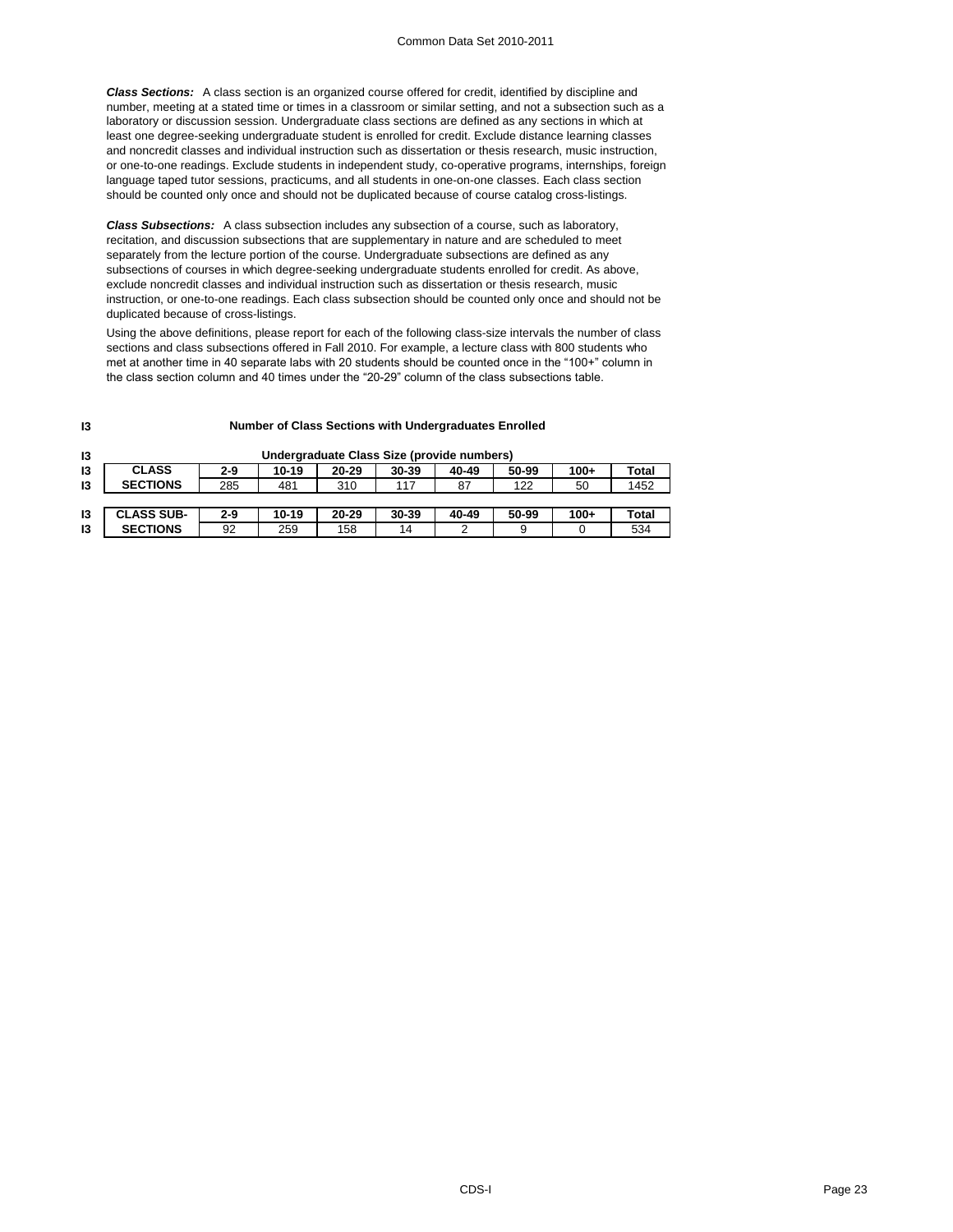# **J. DEGREES CONFERRED**

## **J1 Degrees conferred between July 1, 2009 and June 30, 2010**

**J1** For each of the following discipline areas, provide the percentage of diplomas/certificates, associate, and bachelor's degrees awarded. To determine the percentage, use majors, not headcount (e.g., students with one degree but a double major will be represented twice). Calculate the percentage from your institution's IPEDS Completions by using the sum of 1st and 2nd majors for each CIP code as the numerator and the sum of the Grand Total by 1st Majors and the Grand Total by 2nd major as the denominator. If you prefer, you can compute the percentages using 1st majors only.

| J <sub>1</sub> | Category                                              | <b>Diploma/Certificates</b> | <b>Associate</b> | <b>Bachelor's</b> | <b>CIP 2000 Categories</b><br>to Include |
|----------------|-------------------------------------------------------|-----------------------------|------------------|-------------------|------------------------------------------|
| J <sub>1</sub> | Agriculture                                           |                             |                  | 4.8%              |                                          |
| J1             | Natural resources/environmental science               |                             |                  | 2.8%              | 3                                        |
| J1             | Architecture                                          |                             |                  |                   | $\overline{4}$                           |
| J1             | Area and ethnic studies                               |                             |                  | 0.4%              | 5                                        |
| J1             | Communication/journalism                              |                             |                  | 5.0%              | 9                                        |
| J1             | Communication technologies                            |                             |                  | 2.1%              | 10                                       |
| J <sub>1</sub> | Computer and information sciences                     |                             |                  | 0.9%              | 11                                       |
| J1             | Personal and culinary services                        |                             |                  |                   | 12                                       |
| J1             | Education                                             |                             |                  | 11.6%             | 13                                       |
| J1             | Engineering                                           |                             |                  | 9.6%              | 14                                       |
| J1             | Engineering technologies                              |                             |                  | 4.6%              | 15                                       |
| J1             | Foreign languages and literature                      |                             |                  | 0.7%              | 16                                       |
| J1             | Family and consumer sciences                          |                             |                  | 4.1%              | 19                                       |
| J1             | Law/legal studies                                     |                             |                  |                   | 22                                       |
| J1             | English                                               |                             |                  | 1.8%              | $\overline{23}$                          |
| J1             | Liberal arts/general studies                          |                             |                  | 0.7%              | 24                                       |
| J1             | Library science                                       |                             |                  |                   | 25                                       |
| J1             | Biological/life sciences                              |                             |                  | 5.7%              | 26                                       |
| J1             | Mathematics and statistics                            |                             |                  | 0.7%              | 27                                       |
| J1             | Military science and military technologies            |                             |                  |                   | 28 & 29                                  |
| J1             | Interdisciplinary studies                             |                             |                  | 1.5%              | 30                                       |
| J1             | Parks and recreation                                  |                             |                  | 0.7%              | $\overline{31}$                          |
| J1             | Philosophy and religious studies                      |                             |                  | 0.6%              | 38                                       |
| J1             | Theology and religious vocations                      |                             |                  |                   | 39                                       |
| J1             | Physical sciences                                     |                             |                  | 0.8%              | 40                                       |
| J <sub>1</sub> | Science technologies                                  |                             |                  |                   | 41                                       |
| J1             | Psychology                                            |                             |                  | 5.6%              | 42                                       |
| J1             | Homeland Security, law enforcement, firefighting, and |                             |                  |                   | 43                                       |
|                | protective services                                   |                             |                  |                   |                                          |
| J1             | Public administration and social services             |                             |                  | 2.2%              | 44                                       |
| J1             | Social sciences                                       |                             |                  | 8.6%              | 45                                       |
| J1             | <b>Construction</b> trades                            |                             |                  |                   | 46                                       |
| J <sub>1</sub> | Mechanic and repair technologies                      |                             |                  |                   | 47                                       |
| J <sub>1</sub> | Precision production                                  |                             |                  |                   | 48                                       |
| J1             | Transportation and materials moving                   |                             |                  |                   | 49                                       |
| J1             | Visual and performing arts                            |                             |                  | 1.9%              | 50                                       |
| J1             | Health professions and related sciences               |                             |                  | 6.6%              | 51                                       |
| J1             | Business/marketing                                    |                             |                  | 14.0%             | 52                                       |
| J1             | History                                               |                             |                  | 2.2%              | 54                                       |
| J1             | Other                                                 |                             |                  |                   |                                          |
| J1             | TOTAL (should = 100%)                                 | 0.00%                       | 0.00%            | 100%              |                                          |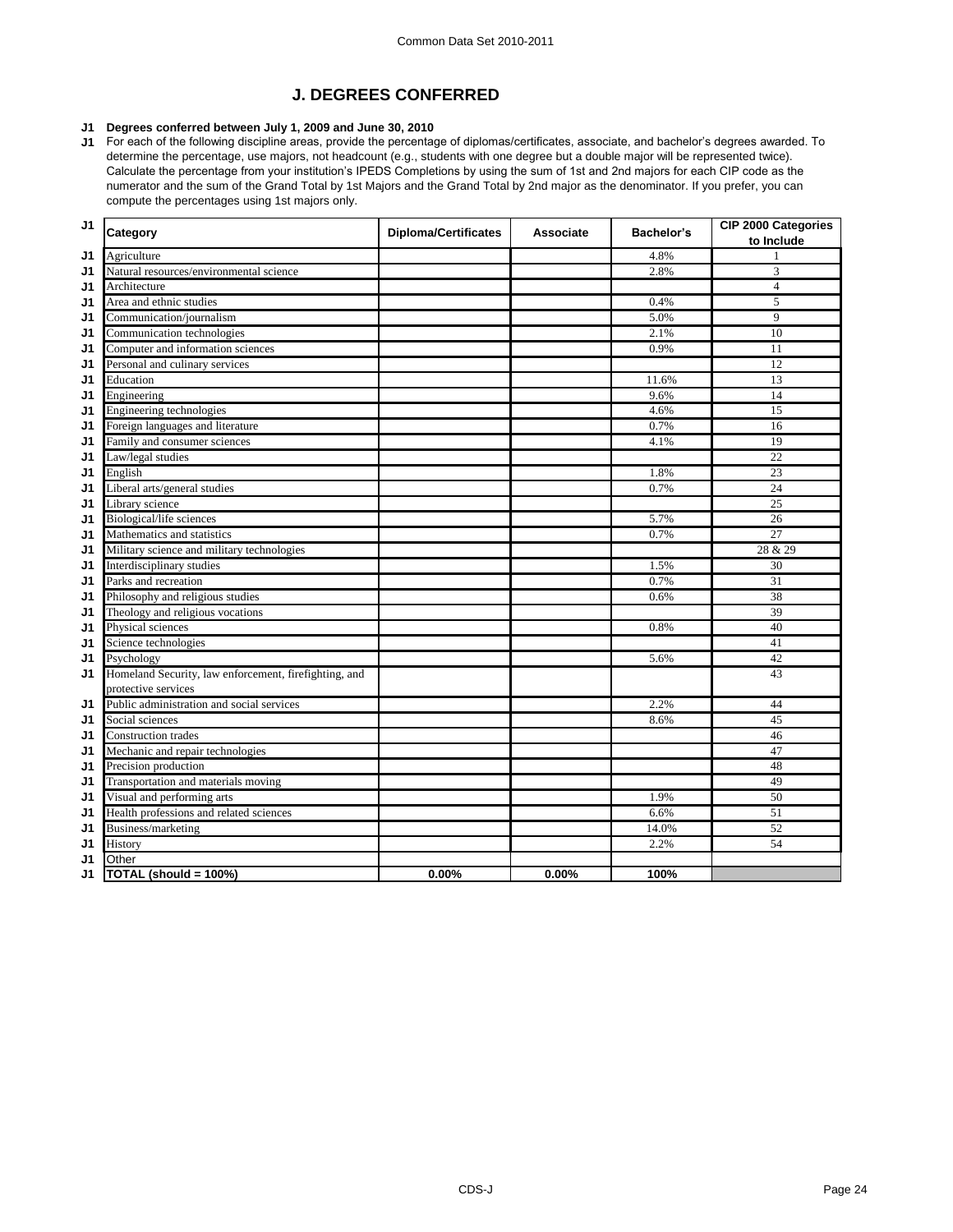## **Common Data Set Definitions**

**All definitions related to the financial aid section appear at the end of the Definitions document.**

Items preceded by an asterisk (\*) represent definitions agreed to among publishers which do not appear on the CDS document but may be present on individual publishers' surveys.

**\*Academic advisement:** Plan under which each student is assigned to a faculty member or a trained adviser, who, through regular meetings, helps the student plan and implement immediate and long-term academic and vocational goals.

**Accelerated program:** Completion of a college program of study in fewer than the usual number of years, most often by attending summer sessions and carrying extra courses during the regular academic term**.**

**Admitted student:** Applicant who is offered admission to a degree-granting program at your institution. **\*Adult student services:** Admission assistance, support, orientation, and other services expressly for adults who have started college for the first time, or who are re-entering after a lapse of a few years. **American Indian or Alaska Native:** A person having origins in any of the original peoples of North and South America (including Central America) who maintains cultural identification through tribal affiliation or community recognition.

**Applicant (first-time, first year):** An individual who has fulfilled the institution's requirements to be considered for admission (including payment or waiving of the application fee, if any) and who has been notified of one of the following actions: admission, nonadmission, placement on waiting list, or application withdrawn (by applicant or institution).

**Application fee:** That amount of money that an institution charges for processing a student's application for acceptance. This amount is *not* creditable toward tuition and required fees, nor is it refundable if the student is not admitted to the institution.

**Asian or Pacific Islander:** A person having origins in any of the original peoples of the Far East, Southeast Asia, the Indian Subcontinent, or Pacific Islands. This includes people from China, Japan, Korea, the Philippine Islands, American Samoa, India, and Vietnam.

**Associate degree:** An award that normally requires at least two but less than four years of full-time equivalent college work.

**Bachelor's degree:** An award (baccalaureate or equivalent degree, as determined by the Secretary of the U.S. Department of Education) that normally requires at least four years but *not* more than five years of fulltime equivalent college-level work. This includes ALL bachelor's degrees conferred in a five-year cooperative (work-study plan) program. (A cooperative plan provides for alternate class attendance and employment in business, industry, or government; thus, it allows students to combine actual work experience with their college studies.) Also, it includes bachelor's degrees in which the normal four years of work are completed in three years.

**Black, non-Hispanic:** A person having origins in any of the black racial groups of Africa (except those of Hispanic origin).

**Board (charges):** Assume average cost for 19 meals per week or the maximum meal plan.

**Books and supplies (costs):** Average cost of books and supplies. Do not include unusual costs for special groups of students (e.g., engineering or art majors), unless they constitute the majority of students at your institution.

**Calendar system:** The method by which an institution structures most of its courses for the academic year.

**Campus Ministry:** Religious student organizations (denominational or nondenominational) devoted to fostering religious life on college campuses. May also refer to Campus Crusade for Christ, an interdenominational Christian organization.

**\*Career and placement services:** A range of services, including (often) the following: coordination of visits of employers to campus; aptitude and vocational testing; interest inventories, personal counseling; help in resume writing, interviewing, launching the job search; listings for those students desiring employment and those seeking permanent positions; establishment of a permanent reference folder; career resource materials.

**Carnegie units:** One year of study or the equivalent in a secondary school subject.

**Certificate:** See **Postsecondary award, certificate, or diploma.**

**Class rank:** The relative numerical position of a student in his or her graduating class, calculated by the high school on the basis of grade-point average, whether weighted or unweighted.

**College-preparatory program:** Courses in academic subjects (English, history and social studies, foreign languages, mathematics, science, and the arts) that stress preparation for college or university study.

**Common Application:** The standard application form distributed by the National Association of Secondary School Principals for a large number of private colleges who are members of the Common Application Group.

**\*Community service program:** Referral center for students wishing to perform volunteer work in the community or participate in volunteer activities coordinated by academic departments.

**Commuter:** A student who lives off campus in housing that is not owned by, operated by, or affiliated with the college. This category includes students who commute from home and students who have moved to the area to attend college.

**Contact hour:** A unit of measure that represents an hour of scheduled instruction given to students. Also referred to as clock hour.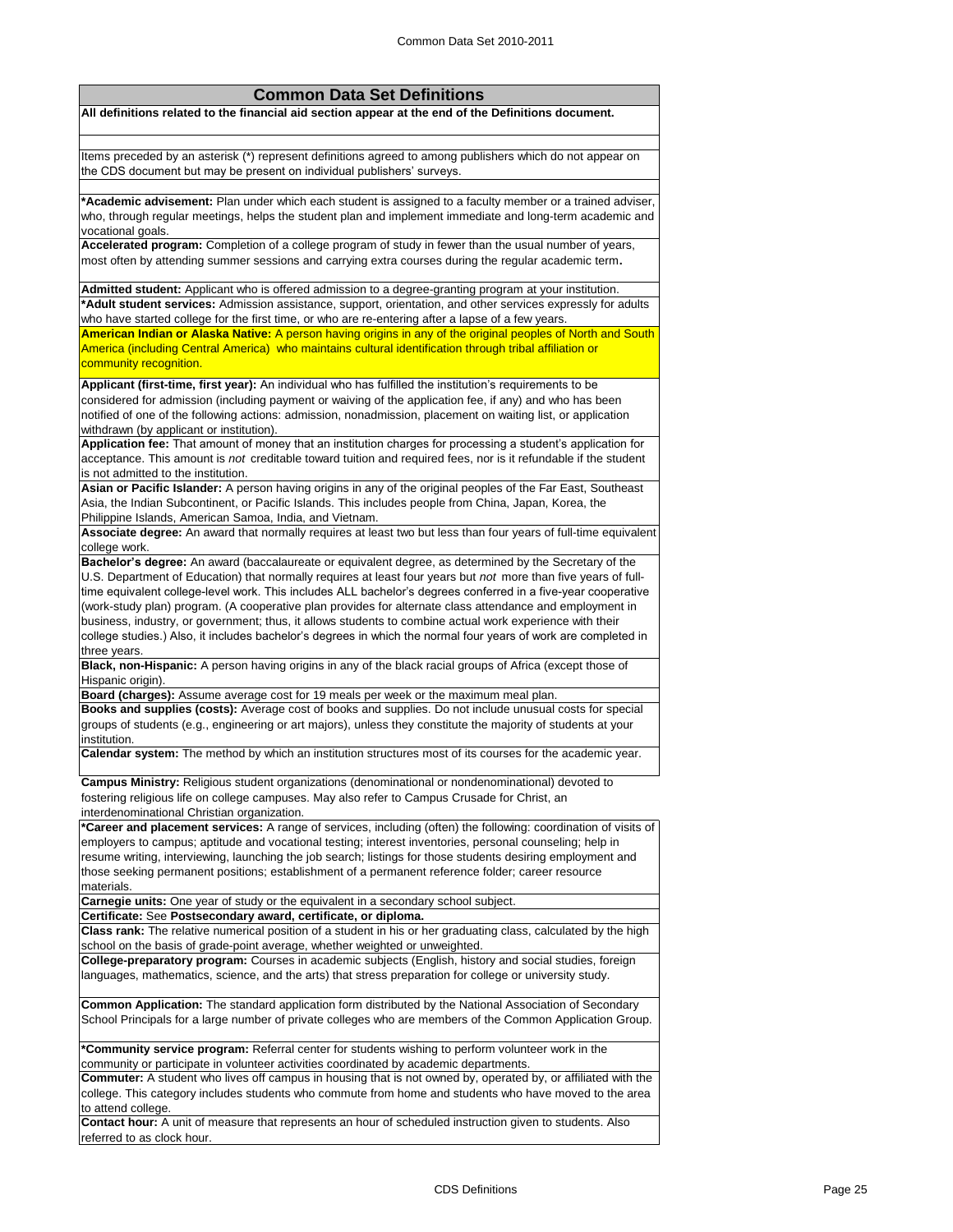**Continuous basis (for program enrollment):** A calendar system classification that is used by institutions that enroll students at any time during the academic year. For example, a cosmetology school or a word processing school might allow students to enroll and begin studies at various times, with no requirement that classes begin on a certain date.

**Cooperative education program:** A program that provides for alternate class attendance and employment in business, industry, or government.

**Cooperative housing:** College-owned, -operated, or -affiliated housing in which students share room and board expenses and participate in household chores to reduce living expenses.

**\*Counseling service:** Activities designed to assist students in making plans and decisions related to their education, career, or personal development.

**Credit:** Recognition of attendance or performance in an instructional activity (course or program) that can be applied by a recipient toward the requirements for a degree, diploma, certificate, or other formal award.

**Credit course:** A course that, if successfully completed, can be applied toward the number of courses required for achieving a degree, diploma, certificate, or other formal award.

**Credit hour:** A unit of measure representing an hour (50 minutes) of instruction over a 15-week period in a semester or trimester system or a 10-week period in a quarter system. It is applied toward the total number of hours needed for completing the requirements of a degree, diploma, certificate, or other formal award.

**Cross-registration:** A system whereby students enrolled at one institution may take courses at another institution without having to apply to the second institution.

**Deferred admission:** The practice of permitting admitted students to postpone enrollment, usually for a period of one academic term or one year.

**Degree:** An award conferred by a college, university, or other postsecondary education institution as official recognition for the successful completion of a program of studies.

**Degree-seeking students:** Students enrolled in courses for credit who are recognized by the institution as seeking a degree or formal award. At the undergraduate level, this is intended to include students enrolled in vocational or occupational programs.

**Differs by program (calendar system):** A calendar system classification that is used by institutions that have occupational/vocational programs of varying length. These schools may enroll students at specific times depending on the program desired. For example, a school might offer a two-month program in January, March, May, September, and November; and a three-month program in January, April, and October.

**Diploma:** See **Postsecondary award, certificate, or diploma.**

**Distance learning:** An option for earning course credit at off-campus locations via cable television, internet, satellite classes, videotapes, correspondence courses, or other means.

**Doctor's degree-research/scholarship:** A Ph.D. or other doctor's degree that requires advanced work beyond the master's level, including the preparation and defense of a dissertation based on original research, or the planning and execution of an original project demonstrating substantial artistic or scholarly achievement. Some examples of this type of degree may include Ed.D., D.M.A., D.B.A., D.Sc., D.A., or D.M, and others, as designated by the awarding institution.

**Doctor's degree-professional practice:** A doctor's degree that is conferred upon completion of a program providing the knowledge and skills for the recognition, credential, or license required for professional practice. The degree is awarded after a period of study such that the total time to the degree, including both preprofessional and professional preparation, equals at least six full-time equivalent academic years. Some of these degrees were formerly classified as "first-professional" and may include: Chiropractic (D.C. or D.C.M.); Dentistry (D.D.S. or D.M.D.); Law (L.L.B. or J.D.); Medicine (M.D.); Optometry (O.D.); Osteopathic Medicine (D.O); Pharmacy (Pharm.D.); Podiatry (D.P.M., Pod.D., D.P.); or, Veterinary Medicine (D.V.M.), and others, as designated by the awarding institution.

**Doctor's degree-other:** A doctor's degree that does not meet the definition of a doctor's degree research/scholarship or a doctor's degree - professional practice.

**Double major:** Program in which students may complete two undergraduate programs of study simultaneously.

**Dual enrollment:** A program through which high school students may enroll in college courses while still enrolled in high school. Students are not required to apply for admission to the college in order to participate.

**Early action plan:** An admission plan that allows students to apply and be notified of an admission decision well in advance of the regular notification dates. If admitted, the candidate is not committed to enroll; the student may reply to the offer under the college's regular reply policy.

**Early admission:** A policy under which students who have not completed high school are admitted and enroll full time in college, usually after completion of their junior year.

**Early decision plan:** A plan that permits students to apply and be notified of an admission decision (and financial aid offer if applicable) well in advance of the regular notification date. Applicants agree to accept an offer of admission and, if admitted, to withdraw their applications from other colleges. There are three possible decisions for early decision applicants: admitted, denied, or not admitted but forwarded for consideration with the regular applicant pool, without prejudice.

**English as a Second Language (ESL):** A course of study designed specifically for students whose native language is not English.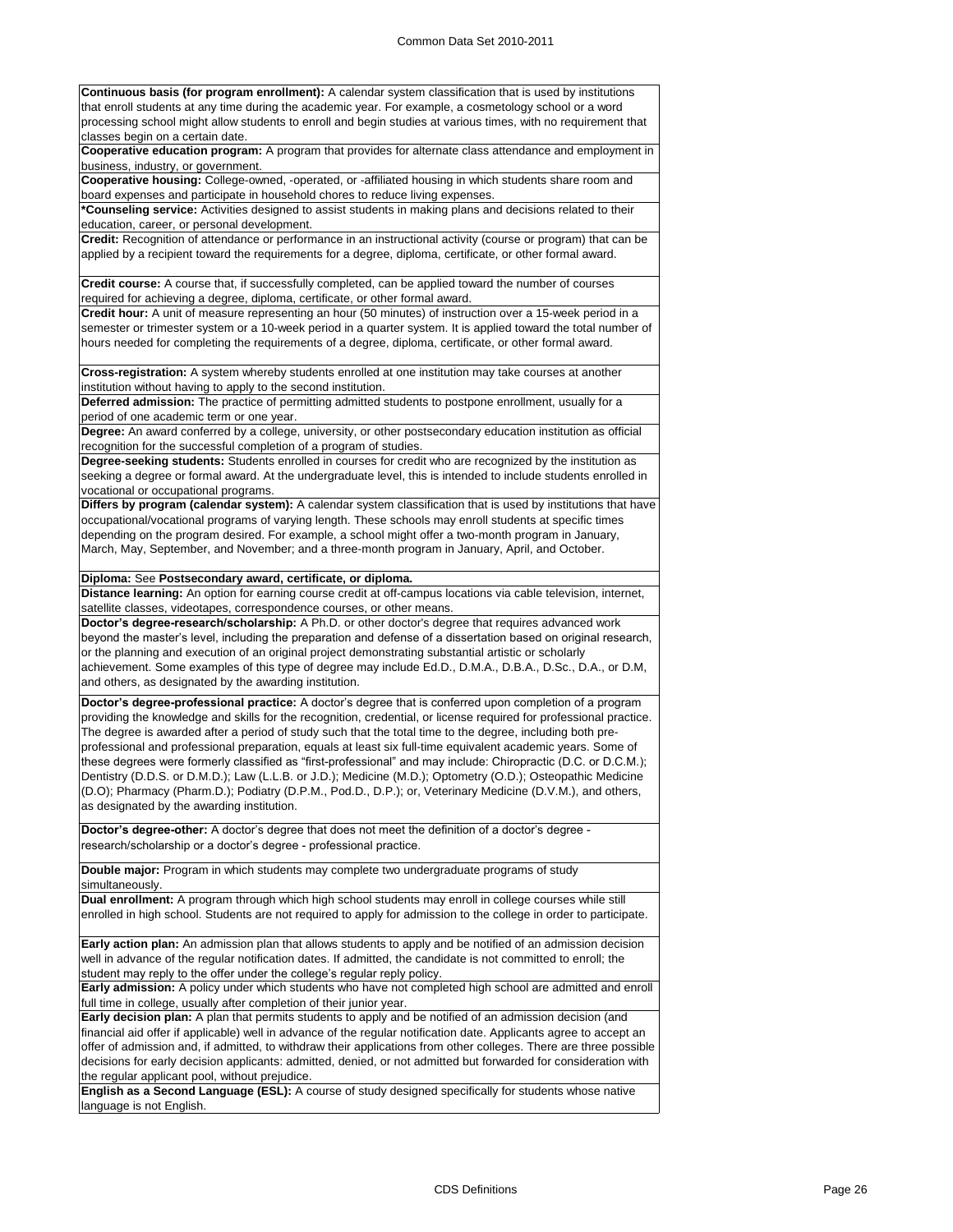**Exchange student program-domestic:** Any arrangement between a student and a college that permits study for a semester or more at another college **in the United States** without extending the amount of time required for a degree. **See also Study abroad**.

**External degree program:** A program of study in which students earn credits toward a degree through independent study, college courses, proficiency examinations, and personal experience. External degree programs require minimal or no classroom attendance.

**Extracurricular activities (as admission factor):** Special consideration in the admissions process given for participation in both school and nonschool-related activities of interest to the college, such as clubs, hobbies, student government, athletics, performing arts, etc.

**First-time student:** A student attending any institution for the first time at the level enrolled. Includes students enrolled in the fall term who attended a postsecondary institution for the first time at the same level in the prior summer term. Also includes students who entered with advanced standing (college credit earned before graduation from high school).

**First-time, first-year (freshman) student:** A student attending any institution for the first time at the undergraduate level. Includes students enrolled in the fall term who attended college for the first time in the prior summer term. Also includes students who entered with advanced standing (college credits earned before graduation from high school).

**First-year student:** A student who has completed less than the equivalent of 1 full year of undergraduate work; that is, less than 30 semester hours (in a 120-hour degree program) or less than 900 contact hours.

**Freshman:** A first-year undergraduate student.

**\*Freshman/new student orientation:** Orientation addressing the academic, social, emotional, and intellectual issues involved in beginning college. May be a few hours or a few days in length; at some colleges, there is a fee.

**Full-time student (undergraduate):** A student enrolled for 12 or more semester credits, 12 or more quarter credits, or 24 or more contact hours a week each term.

**Geographical residence (as admission factor):** Special consideration in the admission process given to students from a particular region, state, or country of residence.

**Grade-point average (academic high school GPA):** The sum of grade points a student has earned in secondary school divided by the number of courses taken. The most common system of assigning numbers to grades counts four points for an A, three points for a B, two points for a C, one point for a D, and no points for an E or F. Unweighted GPA's assign the same weight to each course. Weighting gives students additional points for their grades in advanced or honors courses.

**Graduate student:** A student who holds a bachelor's or equivalent, and is taking courses at the postbaccalaureate level.

**\*Health services:** Free or low cost on-campus primary and preventive health care available to students.

**High school diploma or recognized equivalent:** A document certifying the successful completion of a prescribed secondary school program of studies, or the attainment of satisfactory scores on the Tests of General Educational Development (GED), or another state-specified examination.

**Hispanic:** A person of Mexican, Puerto Rican, Cuban, Central or South American, or other Spanish culture or origin, regardless of race.

**Honors program:** Any special program for very able students offering the opportunity for educational enrichment, independent study, acceleration, or some combination of these.

**Independent study:** Academic work chosen or designed by the student with the approval of the department concerned, under an instructor's supervision, and usually undertaken outside of the regular classroom structure.

**In-state tuition:** The tuition charged by institutions to those students who meet the state's or institution's residency requirements.

**International student:** See **Nonresident alien.**

**International student group:** Student groups that facilitate cultural dialogue, support a diverse campus, assist international students in acclimation and creating a social network.

**Internship:** Any short-term, supervised work experience usually related to a student's major field, for which the student earns academic credit. The work can be full- or part-time, on- or off-campus, paid or unpaid.

**\*Learning center:** Center offering assistance through tutors, workshops, computer programs, or audiovisual equipment in reading, writing, math, and skills such as taking notes, managing time, taking tests.

**\*Legal services:** Free or low cost legal advice for a range of issues (personal and other).

**Liberal arts/career combination:** Program in which a student earns undergraduate degrees in two separate fields, one in a liberal arts major and the other in a professional or specialized major, whether on campus or through cross‑registration.

**Master's degree:** An award that requires the successful completion of a program of study of generally one or two full-time equivalent academic years of work beyond the bachelor's degree. Some of these degrees, such as those in Theology (M.Div., M.H.L./Rav) that were formerly classified as "first-professional", may require more than two full-time equivalent academic years of work.

**Minority affiliation (as admission factor):** Special consideration in the admission process for members of designated racial/ethnic minority groups.

**\*Minority student center:** Center with programs, activities, and/or services intended to enhance the college experience of students of color.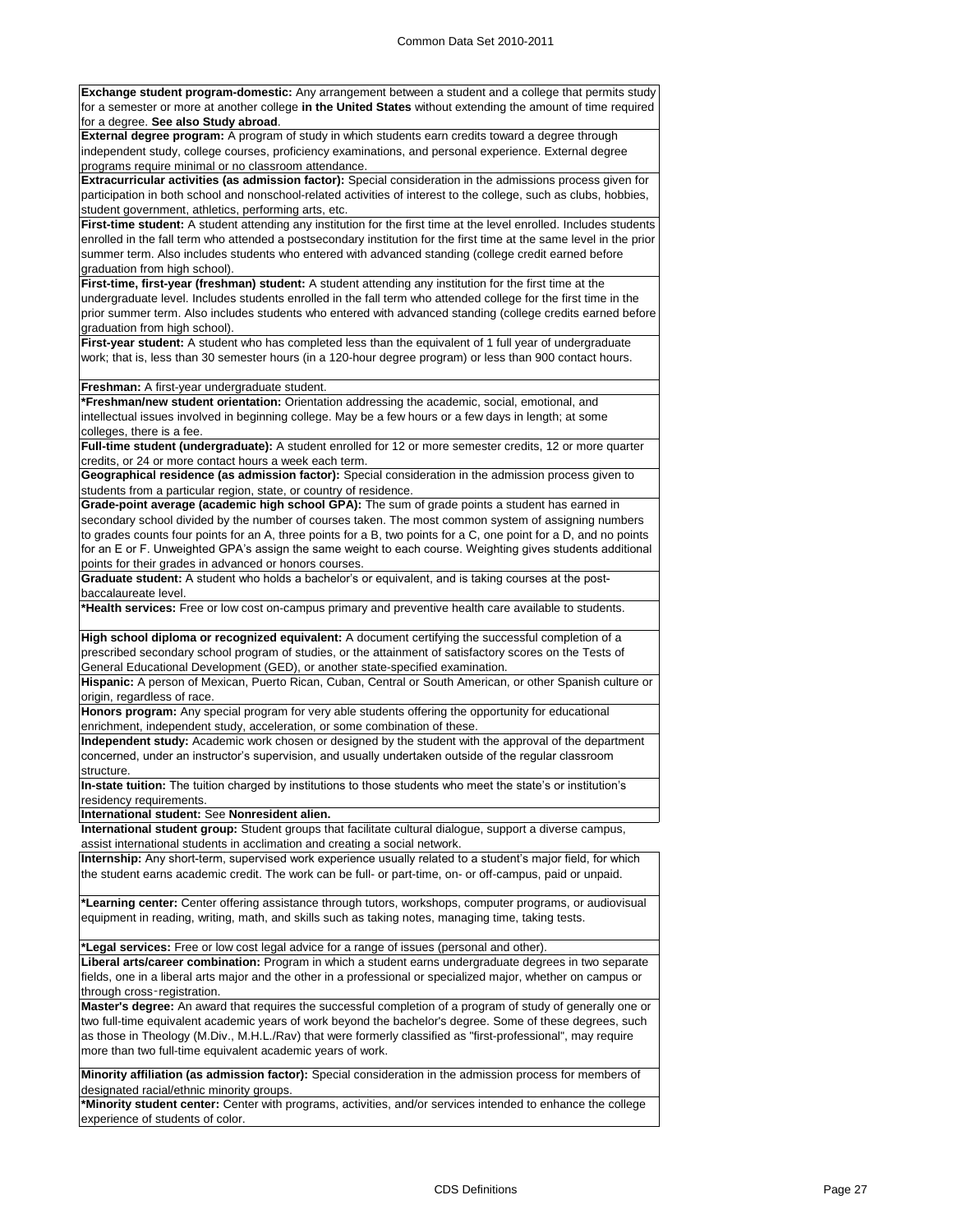**Model United Nations:** A simulation activity focusing on conflict resolution, globalization, and diplomacy. Assuming roles as foreign ambassadors and "delegates," students conduct research, engage in debate, draft resolutions, and may participate in a national Model UN conference.

**Nonresident alien:** A person who is not a citizen or national of the United States and who is in this country on a visa or temporary basis and does not have the right to remain indefinitely.

**\*On-campus day care:** Licensed day care for students' children (usually age 3 and up); usually for a fee.

**Open admission:** Admission policy under which virtually all secondary school graduates or students with GED equivalency diplomas are admitted without regard to academic record, test scores, or other qualifications.

**Other expenses (costs):** Include average costs for clothing, laundry, entertainment, medical (if not a required fee), and furnishings.

**Out-of-state tuition:** The tuition charged by institutions to those students who do not meet the institution's or state's residency requirements.

**Part-time student (undergraduate):** A student enrolled for fewer than 12 credits per semester or quarter, or fewer than 24 contact hours a week each term.

**\*Personal counseling**: One-on-one or group counseling with trained professionals for students who want to explore personal, educational, or vocational issues.

**Post-baccalaureate certificate:** An award that requires completion of an organized program of study requiring 18 credit hours beyond the bachelor's; designed for persons who have completed a baccalaureate degree but do not meet the requirements of academic degrees carrying the title of master.

**Post-master's certificate:** An award that requires completion of an organized program of study of 24 credit hours beyond the master's degree but does not meet the requirements of academic degrees at the doctoral level.

**Postsecondary award, certificate, or diploma:** Includes the following three IPEDS definitions for postsecondary awards, certificates, and diplomas of varying durations and credit/contact hour requirements—

*Less Than 1 Academic Year:* Requires completion of an organized program of study at the postsecondary level (below the baccalaureate degree) in less than 1 academic year (2 semesters or 3 quarters) or in less than 900 contact hours by a student enrolled full-time.

*At Least 1 But Less Than 2 Academic Years:* Requires completion of an organized program of study at the postsecondary level (below the baccalaureate degree) in at least 1 but less than 2 full-time equivalent academic years, or designed for completion in at least 30 but less than 60 credit hours, or in at least 900 but less than 1,800 contact hours.

*At Least 2 But Less Than 4 Academic Years:* Requires completion of an organized program of study at the postsecondary level (below the baccalaureate degree) in at least 2 but less than 4 full-time equivalent academic years, or designed for completion in at least 60 but less than 120 credit hours, or in at least 1,800 but less than 3,600 contact hours.

**Private institution:** An educational institution controlled by a private individual(s) or by a nongovernmental agency, usually supported primarily by other than public funds, and operated by other than publicly elected or appointed officials.

**Private for-profit institution:** A private institution in which the individual(s) or agency in control receives compensation, other than wages, rent, or other expenses for the assumption of risk.

**Private nonprofit institution:** A private institution in which the individual(s) or agency in control receives no compensation, other than wages, rent, or other expenses for the assumption of risk. These include both independent nonprofit schools and those affiliated with a religious organization.

**Proprietary institution:** See **Private for-profit institution.**

**Public institution:** An educational institution whose programs and activities are operated by publicly elected or appointed school officials, and which is supported primarily by public funds.

**Quarter calendar system:** A calendar system in which the academic year consists of three sessions called quarters of about 12 weeks each. The range may be from 10 to 15 weeks. There may be an additional quarter in the summer.

**Race/ethnicity:** Category used to describe groups to which individuals belong, identify with, or belong in the eyes of the community. The categories do not denote scientific definitions of anthropological origins. A person may be counted in only one group.

**Race/ethnicity unknown:** Category used to classify students or employees whose race/ethnicity is not known and whom institutions are unable to place in one of the specified racial/ethnic categories.

**Religious affiliation/commitment (as admission factor):** Special consideration given in the admission process for affiliation with a certain church or faith/religion, commitment to a religious vocation, or observance of certain religious tenets/lifestyle.

**\*Religious counseling:** One-on-one or group counseling with trained professionals for students who want to explore religious problems or issues.

**\*Remedial services:** Instructional courses designed for students deficient in the general competencies necessary for a regular postsecondary curriculum and educational setting.

**Required fees:** Fixed sum charged to students for items not covered by tuition and required of such a large proportion of all students that the student who does NOT pay is the exception. Do not include application fees or optional fees such as lab fees or parking fees.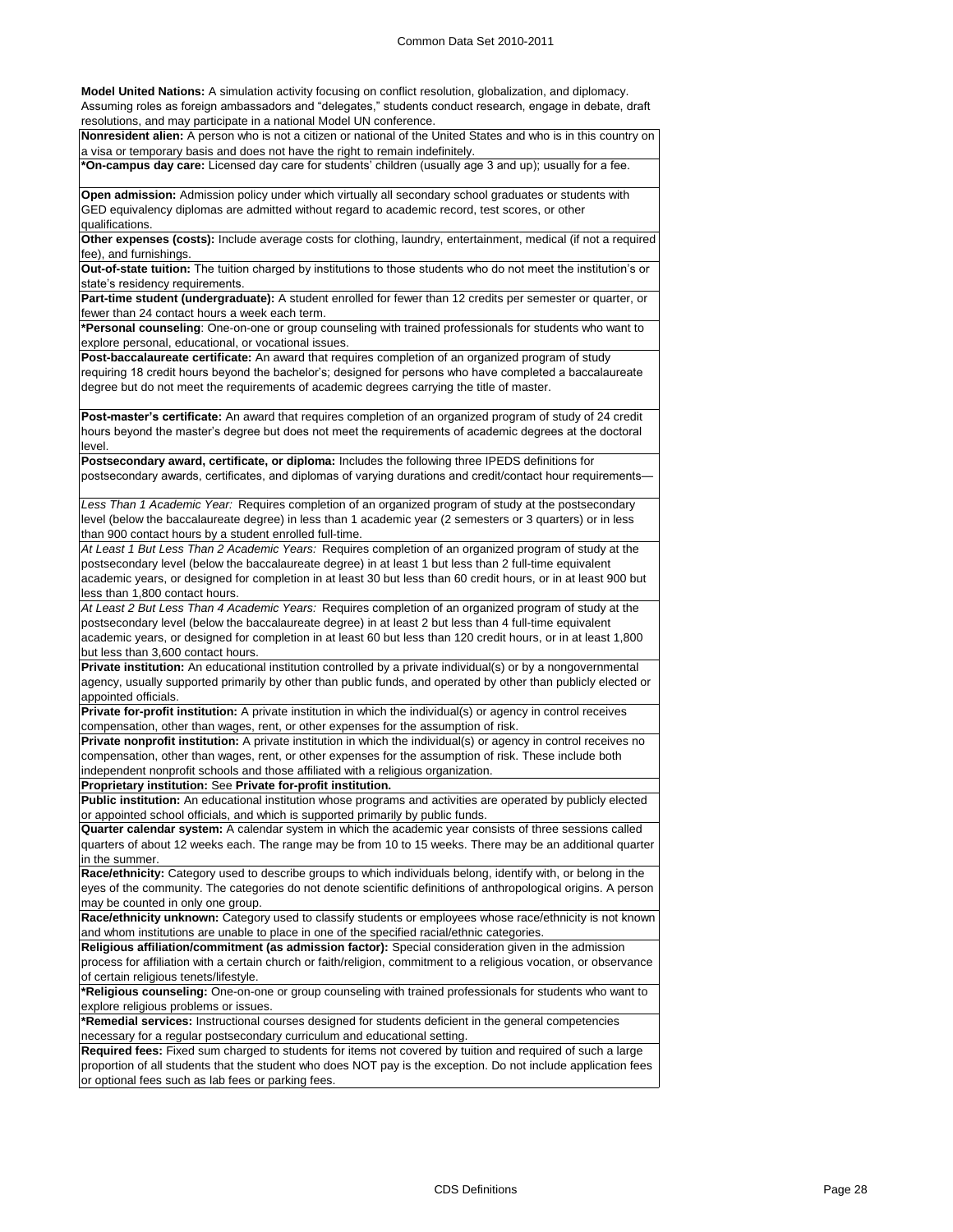**Resident alien or other eligible non-citizen:** A person who is not a citizen or national of the United States and who has been admitted as a legal immigrant for the purpose of obtaining permanent resident alien status (and who holds either an alien registration card [Form I-551 or I-151], a Temporary Resident Card [Form I-688], or an Arrival-Departure Record [Form I-94] with a notation that conveys legal immigrant status, such as Section 207 Refugee, Section 208 Asylee, Conditional Entrant Parolee or Cuban-Haitian).

**Room and board (charges)—on campus:** Assume double occupancy in institutional housing and 19 meals per week (or maximum meal plan).

**Secondary school record (as admission factor):** Information maintained by the secondary school that may include such things as the student's high school transcript, class rank, GPA, and teacher and counselor recommendations.

**Semester calendar system:** A calendar system that consists of two semesters during the academic year with about 16 weeks for each semester of instruction. There may be an additional summer session.

**Student-designed major:** A program of study based on individual interests, designed with the assistance of an adviser.

**Study abroad:** Any arrangement by which a student completes part of the college program studying in another country. Can be at a campus abroad or through a cooperative agreement with some other U.S. college or an institution of another country.

**\*Summer session:** A summer session is shorter than a regular semester and not considered part of the academic year. It is not the third term of an institution operating on a trimester system or the fourth term of an institution operating on a quarter calendar system. The institution may have 2 or more sessions occurring in the summer months. Some schools, such as vocational and beauty schools, have year-round classes with no separate summer session.

**Talent/ability (as admission factor):** Special consideration given to students with demonstrated talent/abilities in areas of interest to the institution (e.g., sports, the arts, languages, etc.)

**Teacher certification program:** Program designed to prepare students to meet the requirements for certification as teachers in elementary, middle/junior high, and secondary schools.

**Transfer applicant:** An individual who has fulfilled the institution's requirements to be considered for admission (including payment or waiving of the application fee, if any) and who has previously attended another college or university and earned college-level credit.

**Transfer student:** A student entering the institution for the first time but known to have previously attended a postsecondary institution at the same level (e.g., undergraduate). The student may transfer with or without credit.

**Transportation (costs):** Assume two round trips to student's hometown per year for students in institutional housing or daily travel to and from your institution for commuter students.

**Trimester calendar system:** An academic year consisting of 3 terms of about 15 weeks each.

**Tuition:** Amount of money charged to students for instructional services. Tuition may be charged per term, per course, or per credit.

**\*Tutoring:** May range from one-on-one tutoring in specific subjects to tutoring in an area such as math, reading, or writing. Most tutors are college students; at some colleges, they are specially trained and certified.

**Unit:** a standard of measurement representing hours of academic instruction (e.g., semester credit, quarter credit, contact hour).

**Undergraduate:** A student enrolled in a four- or five-year bachelor's degree program, an associate degree program, or a vocational or technical program below the baccalaureate.

**\*Veteran's counseling:** Helps veterans and their dependents obtain benefits for their selected program and provides certifications to the Veteran's Administration. May also provide personal counseling on the transition from the military to a civilian life.

**\*Visually impaired:** Any person whose sight loss is not correctable and is sufficiently severe as to adversely affect educational performance.

**Volunteer work (as admission factor):** Special consideration given to students for activity done on a volunteer basis (e.g., tutoring, hospital care, working with the elderly or disabled) as a service to the community or the public in general.

**Wait list:** List of students who meet the admission requirements but will only be offered a place in the class if space becomes available.

**Weekend college:** A program that allows students to take a complete course of study and attend classes only on weekends.

**White, non-Hispanic:** A person having origins in any of the original peoples of Europe, North Africa, or the Middle East (except those of Hispanic origin).

**\*Women's center:** Center with programs, academic activities, and/or services intended to promote an understanding of the evolving roles of women.

**Work experience (as admission factor):** Special consideration given to students who have been employed prior to application, whether for relevance to major, demonstration of employment-related skills, or as explanation of student's academic and extracurricular record.

**Financial Aid Definitions**

**Awarded aid**: The dollar amounts offered to financial aid applicants.